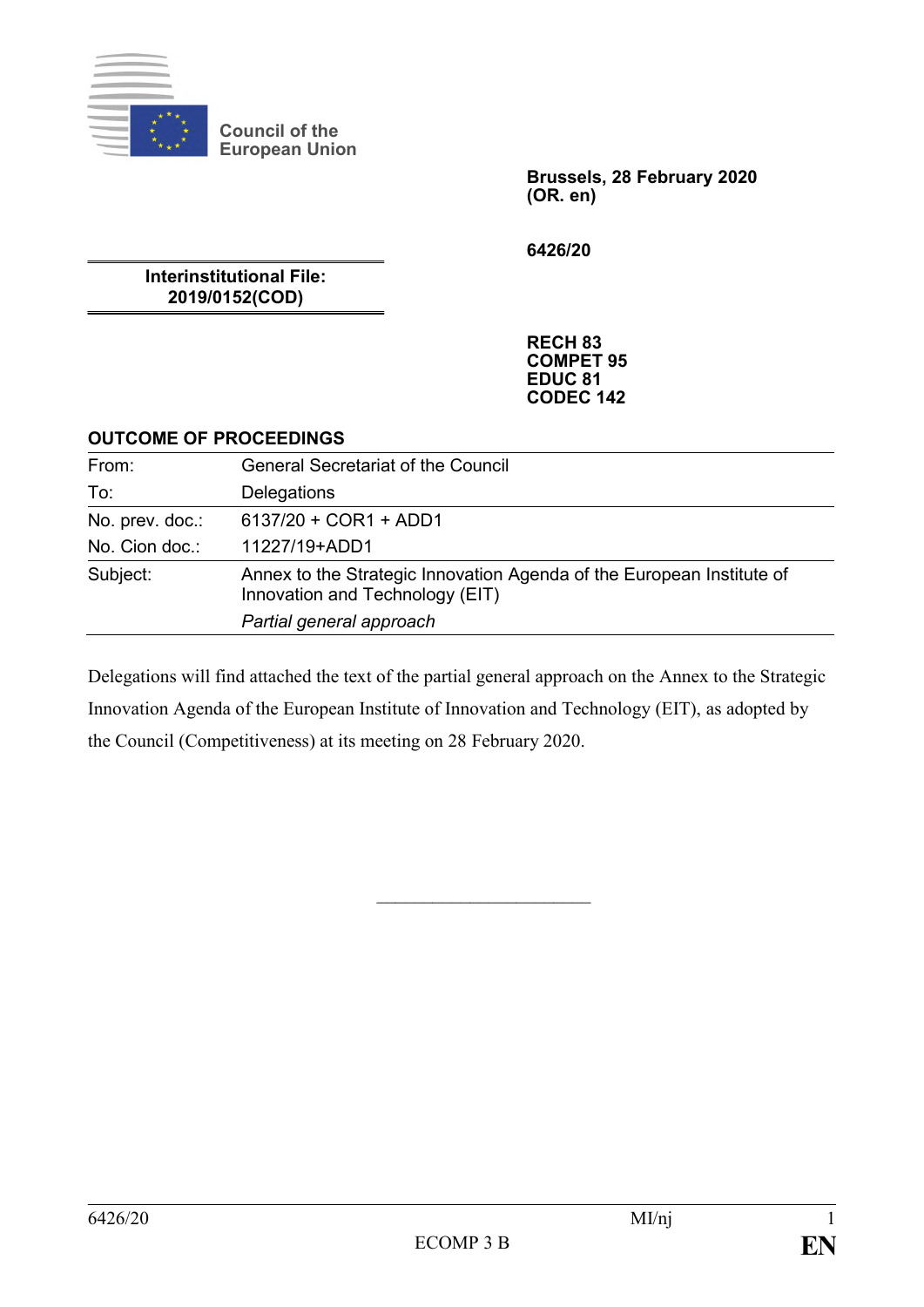# **ANNEX TO THE PROPOSAL FOR A DECISION OF THE EUROPEAN PARLIAMENT AND OF THE COUNCIL ON THE STRATEGIC INNOVATION AGENDA OF THE EUROPEAN INSTITUTE OF INNOVATION AND TECHNOLOGY (EIT) 2021-2027: BOOSTING THE INNOVATION TALENT AND CAPACITY OF EUROPE**

## **ANNEX**

### **Table of contents**

| 1.     |                                                                               |  |
|--------|-------------------------------------------------------------------------------|--|
| 1.1.   |                                                                               |  |
| 1.2.   |                                                                               |  |
| 1.3.   |                                                                               |  |
| 2.     |                                                                               |  |
| 2.1.   |                                                                               |  |
| 3.     | Boosting the innovation talent and capacity of Europe: Key actions16          |  |
| 3.1.   |                                                                               |  |
| 3.2    |                                                                               |  |
| 3.3    |                                                                               |  |
| 3.4.   | Supporting the entrepreneurial and innovation capacity of higher education 21 |  |
| 3.5.   |                                                                               |  |
| 3.5.1. |                                                                               |  |
| 3.5.2  |                                                                               |  |
| 3.5.3  |                                                                               |  |
| 3.6.   |                                                                               |  |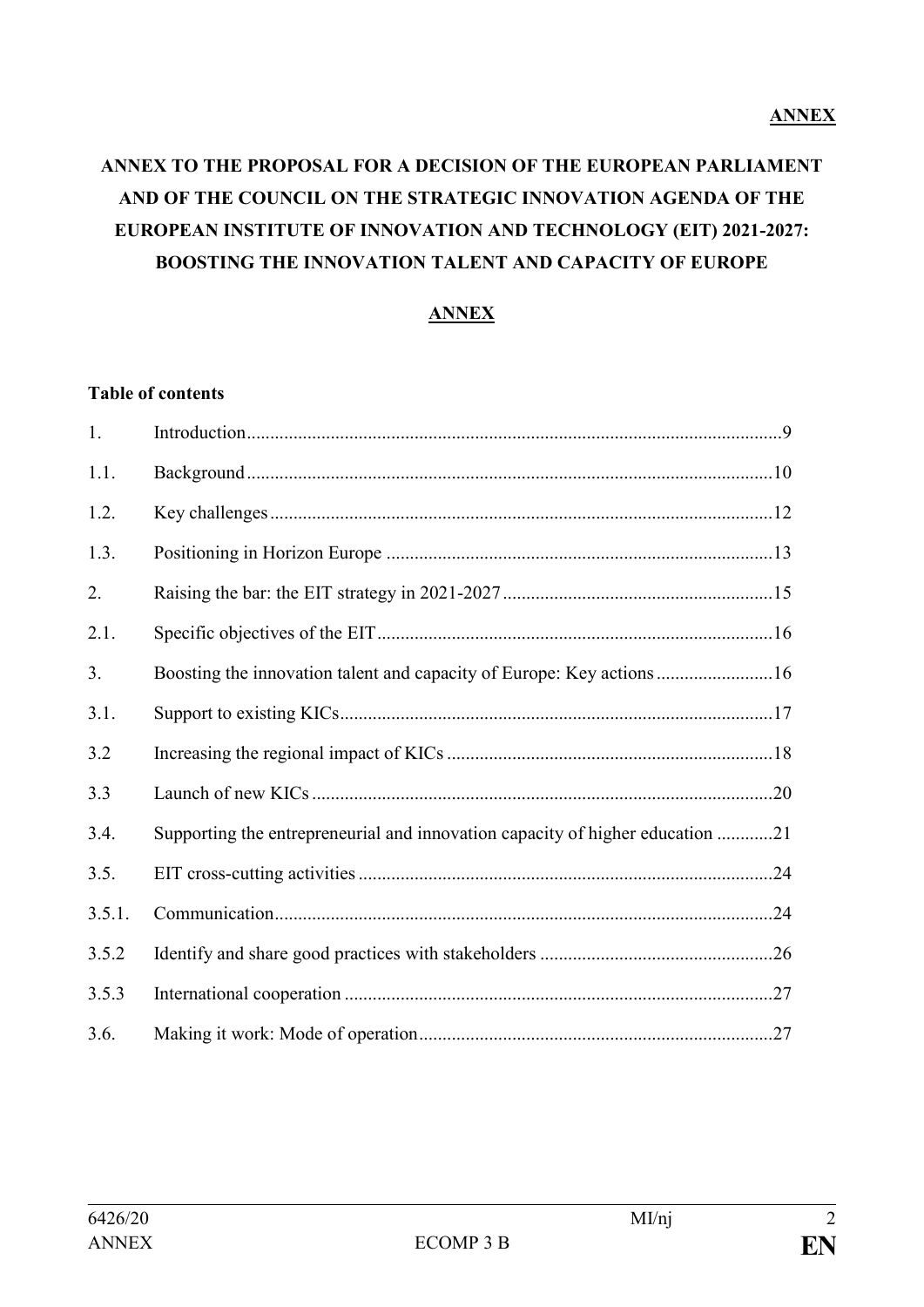| 3.6.1. |                                                     |  |  |
|--------|-----------------------------------------------------|--|--|
| 3.6.2. |                                                     |  |  |
| 3.6.3  | EIT relation with KICs after the termination of the |  |  |
|        |                                                     |  |  |
| 3.7.   |                                                     |  |  |
| 4.     |                                                     |  |  |
| 4.1.   |                                                     |  |  |
| 4.2.   |                                                     |  |  |
| 4.2.1. |                                                     |  |  |
| 4.2.2. |                                                     |  |  |
| 5.     |                                                     |  |  |
| 6.     |                                                     |  |  |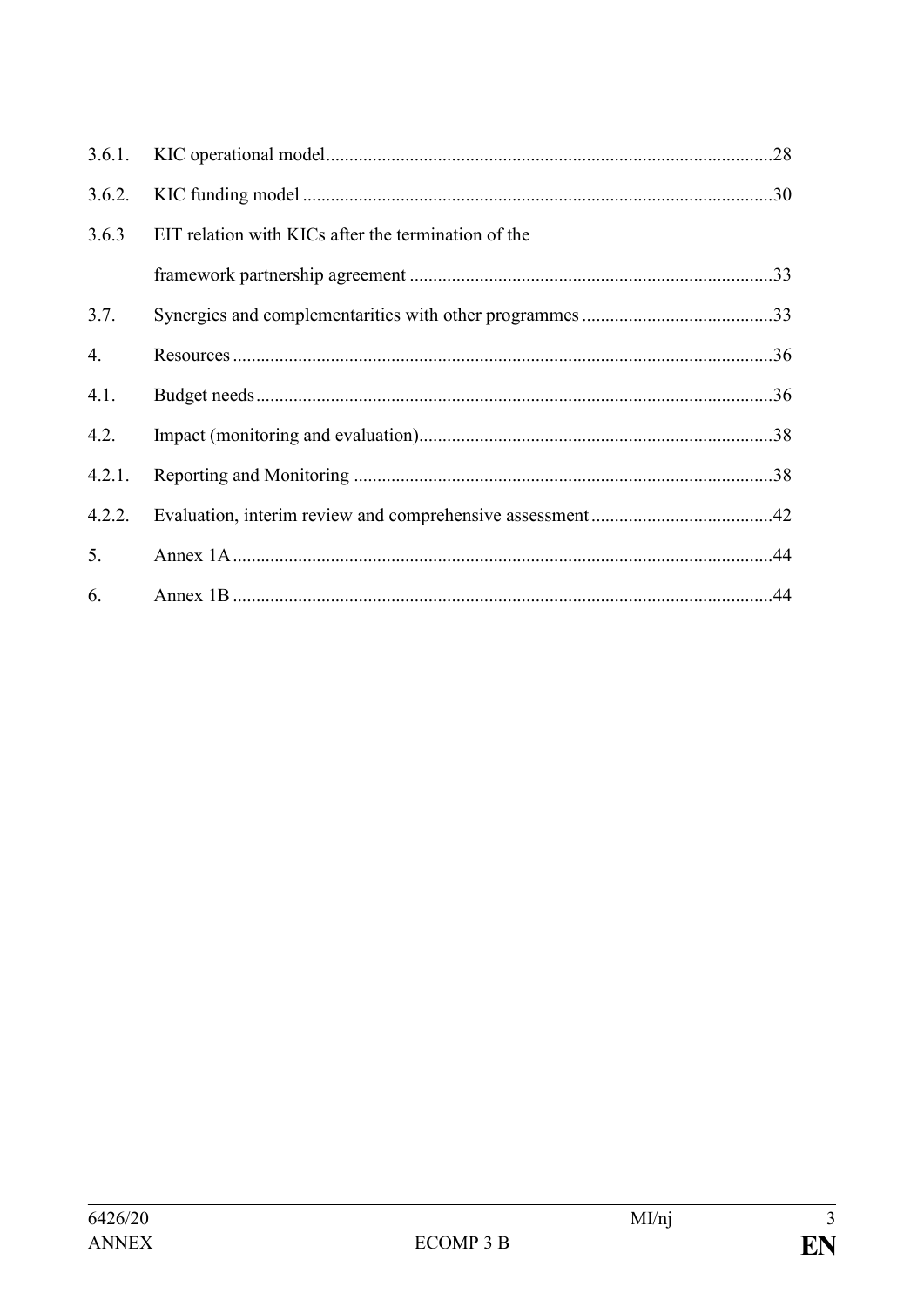#### **1. INTRODUCTION**

This Strategic Innovation Agenda (SIA) sets out the priority fields and strategy of the European Institute of Innovation and Technology (EIT) for the period 2021-2027. It defines its objectives, key actions, mode of operation, expected results and resources needed. The SIA ensures the necessary coherence of the EIT with the [Horizon Europe proposal], which is the Union framework programme for research and innovation for the period 2021-2027.

The SIA 2021-2027 is informed by the impact assessment carried out by the European Commission. It takes into account the draft SIA from the EIT Governing Board submitted to the European Commission on 20 December 2017, in accordance with the EIT Regulation**<sup>1</sup>** . It also reflects the new [Horizon Europe proposal] of the European Commission of June 2018 and, in particular, the key role of the EIT as part of the [Open Innovation] Pillar (Pillar III), and its contribution to addressing global challenges, including established targets for climate objectives, and European industrial competitiveness (Pillar II) and to excellent science (Pillar I). The SIA builds on the lessons learnt over the last years of operation of the EIT and the results of a wide consultation process with key stakeholders.

The SIA takes into account the Strategic Planning of Horizon Europe to ensure coherence with the Framework Programme activities, as well as synergies with other relevant Union programmes and consistency with EU priorities and commitments, including those related to the European Green Deal. It also aims at increasing complementarity and synergies between the EIT activities and national and regional funding programmes and priorities.

<sup>1</sup> **<sup>1</sup>** Regulation (EC) No 294/2008 of the European Parliament and of the Council of 11 March 2008 establishing the European Institute of Innovation and Technology (OJ L 97, 9.4.2008, p. 1). Amended by Regulation (EU) No 1292/2013 of the European Parliament and of the Council of 11 December 2013 (OJ L 347, 11.12.2013, p. 174).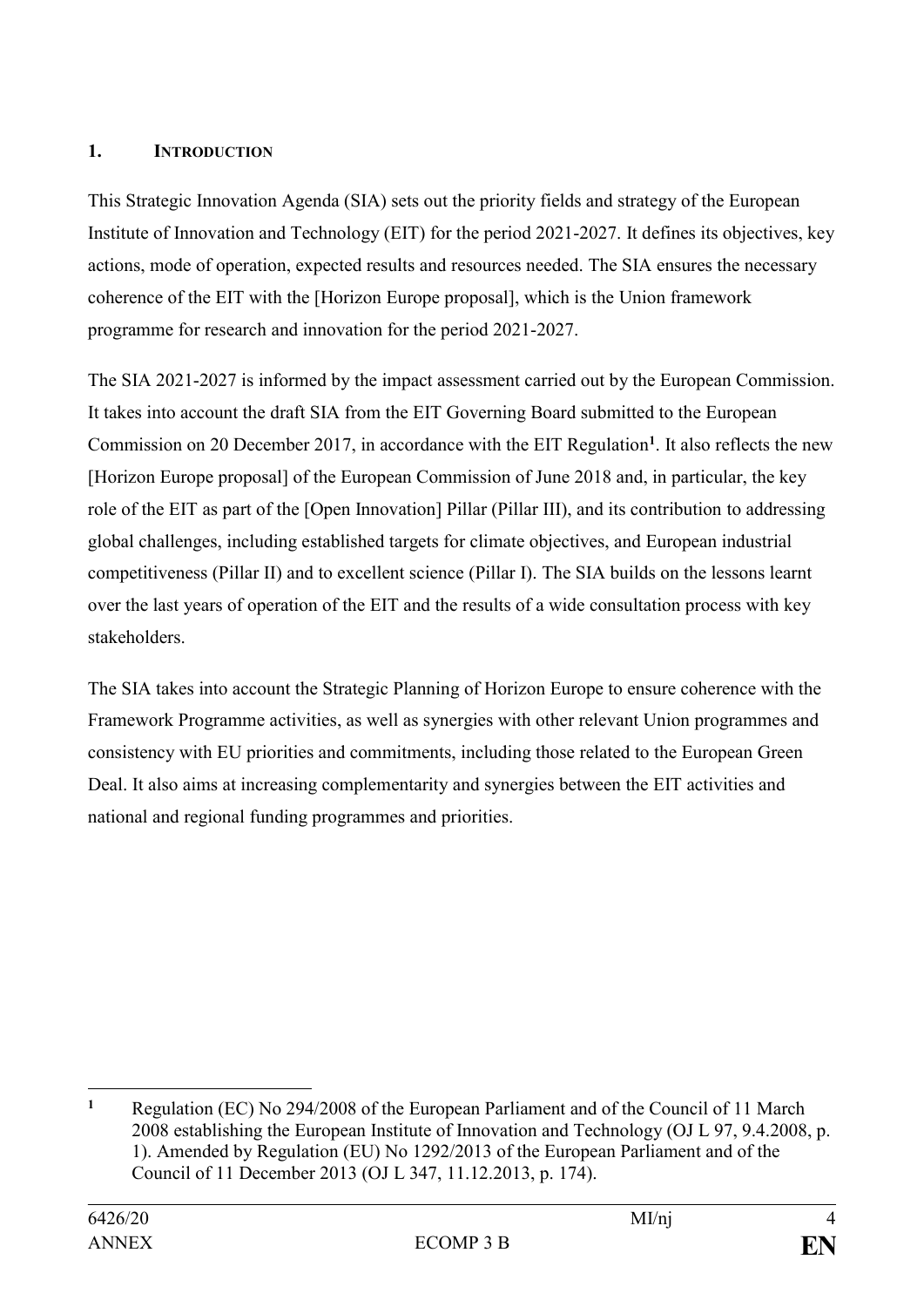## *1.1. Background*

The EIT was established in 2008 in order to contribute to sustainable economic growth and competitiveness by reinforcing the innovation capacity of the Member States and the European Union. It pioneered the integration of education, business and research (knowledge triangle) together with a strong emphasis on entrepreneurial talent and innovation skills.

The EIT operates mainly through Knowledge and Innovation Communities (KICs), which are largescale European partnerships as referred to in Horizon Europe between education and training, business and research organisations. There are currently eight KICs that operate in the following areas: climate change, digital transformation, energy, food, health, raw materials, urban mobility and added-value manufacturing.

Each KIC has been organised around co-location centres (CLCs**<sup>2</sup>** ) which are intended to act as geographical hubs for the practical integration of the knowledge triangle. They are organised and structured according to their respective national and regional innovation context and build on a pan-European network of existing labs, offices or campuses of a KIC partner.

The KICs aim at running portfolios of knowledge triangle activities through:

• *Education and training activities* with strong entrepreneurship components to train the next generation of talents, including the design and implementation of programmes awarded the EIT Label<sup>3</sup>, in particular at master and doctoral level. The EIT's education agenda is key for developing highly entrepreneurial and skilled innovators;

<sup>1</sup> **<sup>2</sup>** A co-location centre is a physical hub which promotes linkages and active collaboration among knowledge triangle actors and acts as a focal point for knowledge exchange through which KICs' partners can access facilities and the expertise needed to pursue their common objectives*.*

<sup>&</sup>lt;sup>3</sup> The EIT Label is a quality seal awarded by the EIT to a KIC's educational programme which complies with specific quality criteria related**,** inter alia**,** to entrepreneurial education and innovative 'learning-by-doing' curricula.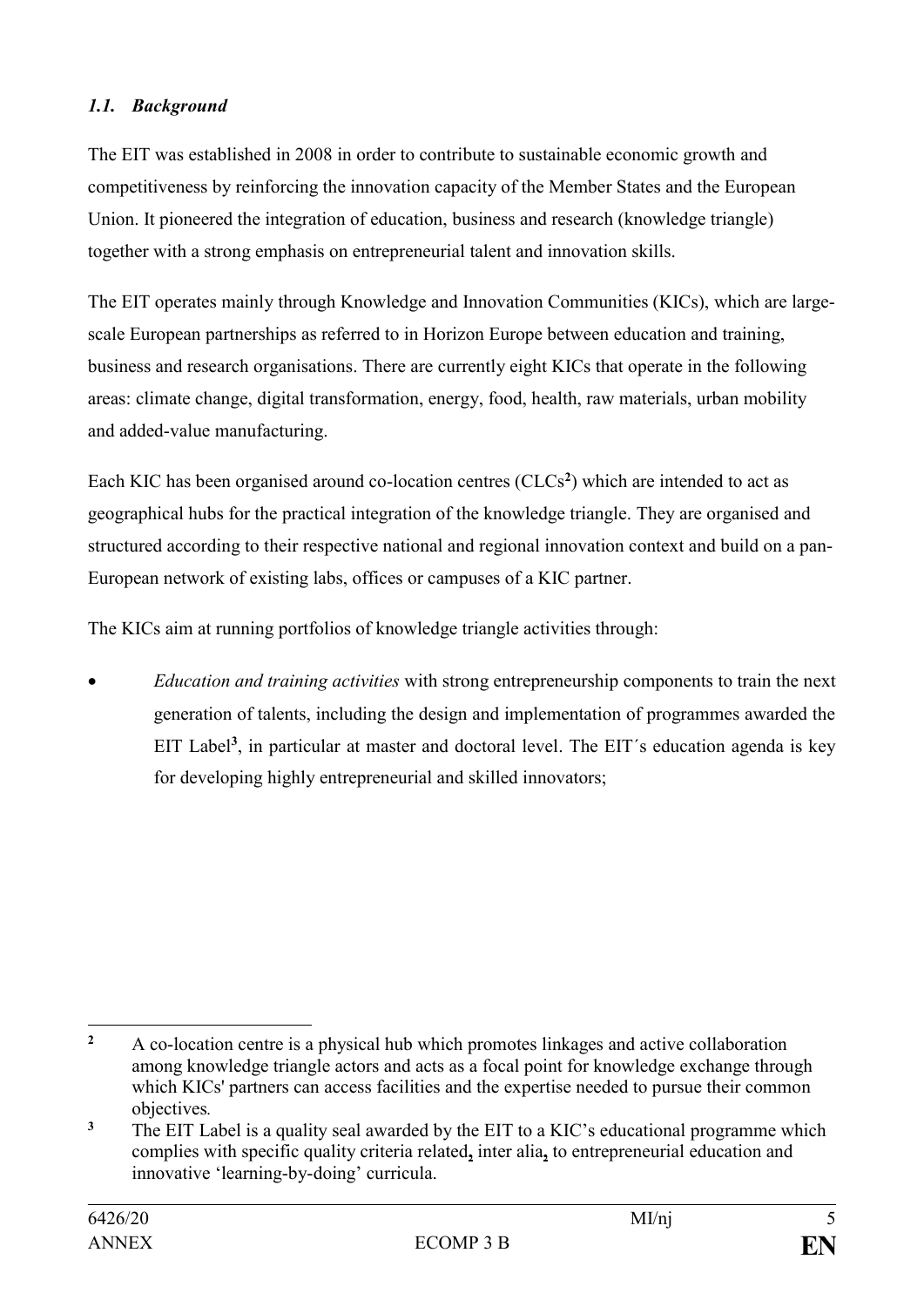- *Activities supporting innovation* to develop innovative products, processes and services that address a specific business opportunity;
- *Business creation and support activities*, such as accelerator schemes to help entrepreneurs translate their ideas into successful ventures and speed up the growth process.

The focus on global challenges through the integration of the knowledge triangle, integrating higher education activities in the innovation value chain, is a distinctive feature of the EIT compared to other innovation instruments. The EIT approach contributes to both incremental and disruptive innovations to happen, to effectively address market failures and help transform industries. It enables the creation of long-term business strategies for addressing global challenges and helps creating the framework conditions that are essential for a well-functioning innovation ecosystem to grow and innovation to thrive. The EIT has also set the objective for the KICs to become financially sustainable, which is a unique feature that aims at business and result oriented innovation instrument. In this context, KICs have to develop and implement revenue-creating strategies in order to maintain their innovation ecosystem and the knowledge triangle activities beyond the period covered by the grant agreements.

The EIT thus offers a dynamic platform for launching, scaling up, monitoring and supporting KICs with strong network effects and positive spill-overs. The first wave of KICs (EIT Digital, EIT) Climate-KIC and EIT InnoEnergy), launched in 2009, is established and mature and after 2024 their framework partnership agreements shall be terminated, in line with the maximum grant duration. A second and third generation of KICs (EIT Health and EIT Raw Materials (2014), EIT Food (2016)) is maturing. EIT Urban Mobility and EIT Manufacturing, the two KICs designated in December 2018, started their operations in 2019.

By 2019, there were more than 600 businesses, 250 HEIs, 200 research organisations, and more than 50 civil society organisations and authorities participating in the eight EIT KICs.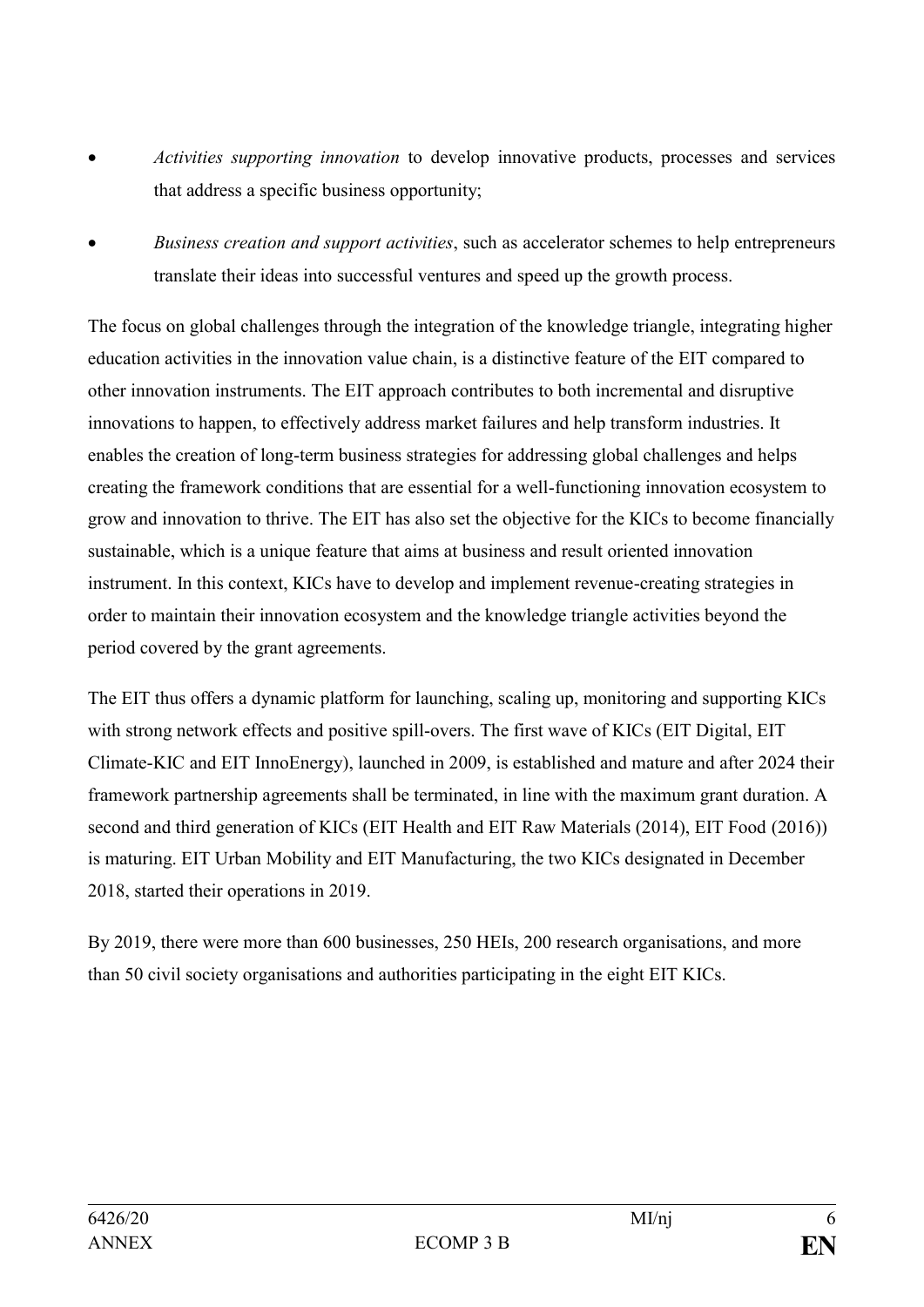In the backdrop of persisting regional disparities in innovation performance in Europe, the EIT launched a Regional Innovation Scheme (RIS) in 2014 to widen its regional outreach to modest and moderate innovator countries. Through the RIS, the EIT has expanded its activities across Europe and offers opportunities for countries (and regions in those countries) with modest and moderate innovation performance as defined by the European Innovation Scoreboard (EIS) to engage in knowledge triangle activities as part of a KIC community.

## *1.2 Key challenges*

During the past decade, the pace of innovation has accelerated dramatically. Innovation is reshaping economic sectors, disrupting existing businesses and creating unprecedented opportunities. With a shifting global economic order and international competition on the rise, the EU's dependence on talent and its capacity to innovate is growing. Co-design, collaboration and co-creation across disciplines and between education, business and research have never been as important as today to contribute to address global challenges related to climate change, biodiversity loss and unsustainable use on natural resources, digital and social transformation, demographic shifts or the future of healthcare and food.

First, today's economies are increasingly driven by the skills and abilities of people and organisations to turn ideas into products and services. Innovation skills and an entrepreneurial culture make all the difference today, in particular in the technological and scientific domains but increasingly also in other disciplines. There is a strong need to further boost the innovation capacity of higher education institutions across the Union. The EIT is in a unique position to deliver on this in the Horizon Europe framework.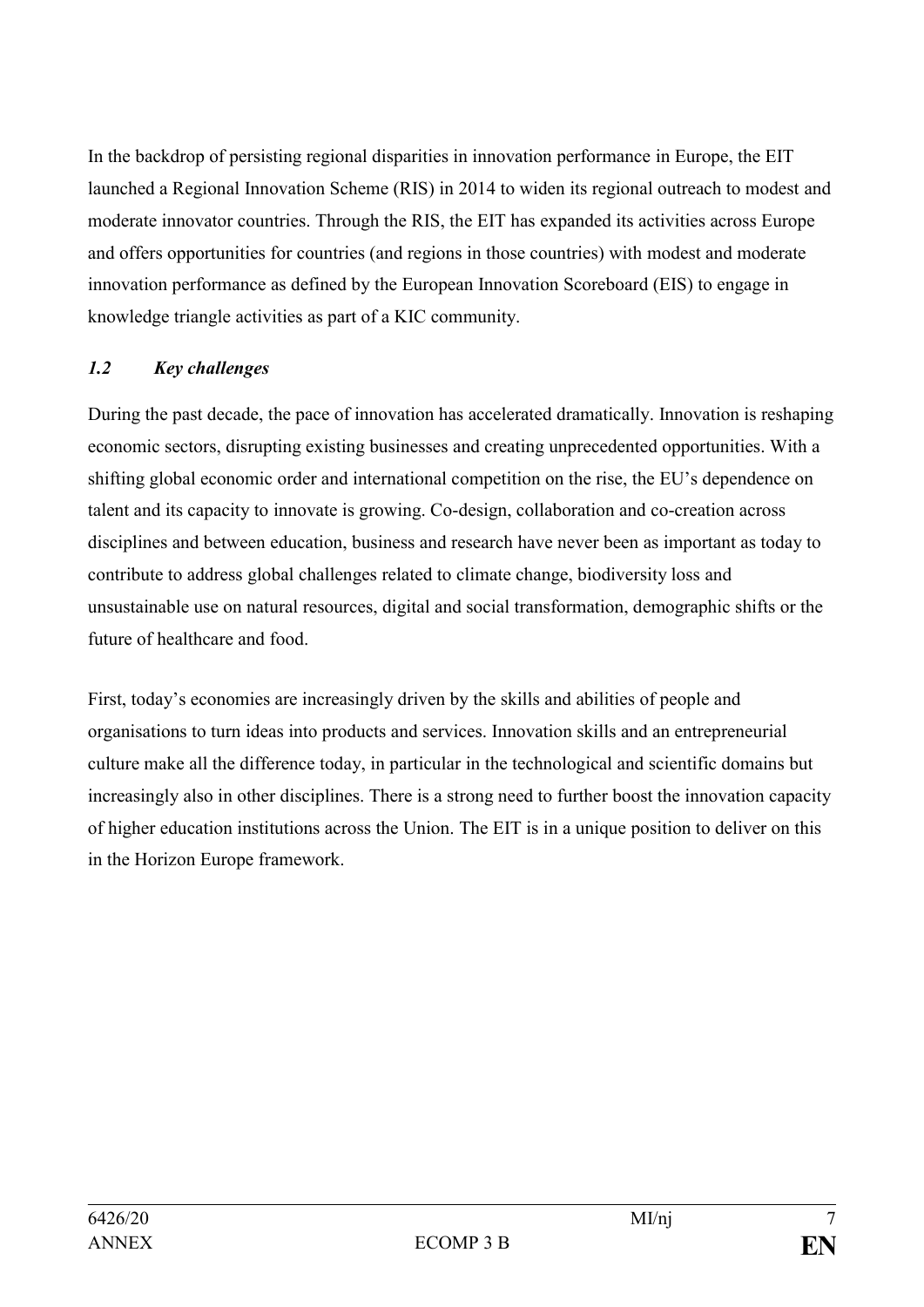Second, physical proximity is one of the key enabling factors for innovation. Initiatives aiming at developing innovation networks and providing services that support the creation, sharing and transfer of knowledge, play a key role in fostering the interactions between business, academia, research organisations, governments and individuals. Still, research and innovation performances across the EU, as reflected in the annual European Innovation Scoreboard, vary considerably. It is of crucial importance that innovation is inclusive and rooted in the local territories. EIT activities are well suited to contribute to strengthening local innovation ecosystems with a strong European dimension.

Finally, vibrant innovation ecosystems require a mix of knowledge, infrastructure and talent. Framework conditions for cooperation between European research, education and innovation along with strong synergies need to be in place to ensure proper and efficient investment to research and innovation. Strengthening the knowledge triangle integration through KICs, including through the involvement of new partners, is a proven way to foster an environment conducive to innovation and is a guiding objective for the EIT.

## *1. 3. Positioning in Horizon Europe*

With the [Horizon Europe proposal] for a new Framework Programme for research and innovation for the period 2021-2027, the European Commission made a firm commitment to raise further Europe's innovation potential in order to be able to respond to the challenges of the future. The EIT's distinctive role in fostering innovation by bringing together business, education, research, public authorities and civil society is reinforced by its positioning in the [Innovative Europe Pillar] of the [Horizon Europe proposal]. The [Horizon Europe proposal] reflects the growing ambition of the EU on innovation and the necessity to deliver on it.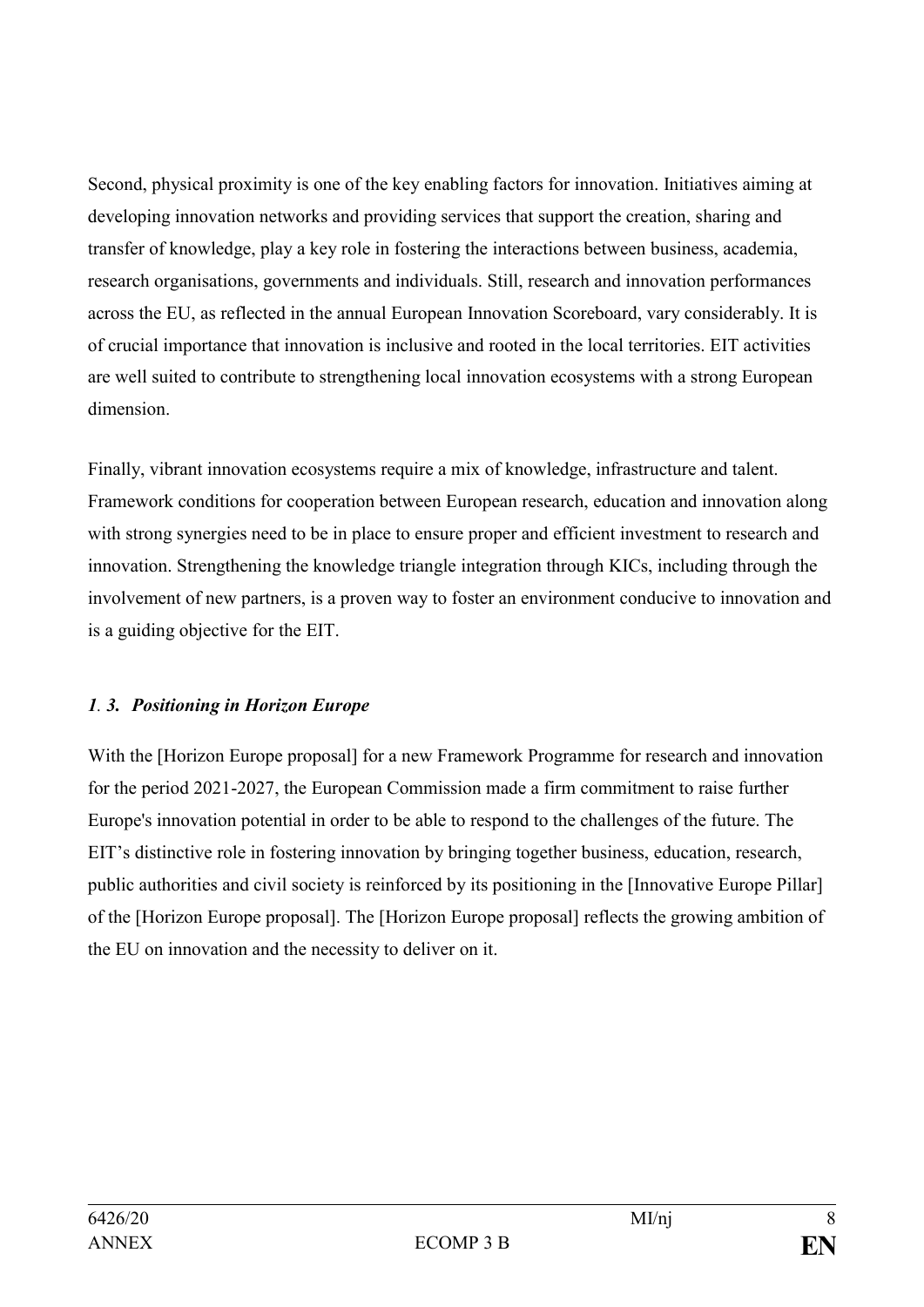The Horizon Europe Strategic Planning process aims at ensuring coherence between the EIT activities and the rest of Horizon Europe. The EIT shall contribute to the strategic coordinating process for European Partnerships. The EIT shall continue to strengthen innovation ecosystems that help to tackle global challenges, by fostering the integration of the knowledge triangle in the thematic areas of activity of the KICs.

Strong synergies, including through co-operation at governance level, between the EIT and the European Innovation Council (EIC) will be key for the impact of the [Innovative Europe] Pillar. The EIT and the EIC will run complementary activities aiming at streamlining the support provided to innovative ventures, including business acceleration services and trainings.

The EIC may help start-ups supported by KICs with a high growth potential to rapidly scale-up. In particular, the most innovative KICs'-backed ventures may, if selected under the EIC, benefit from the support offered by the EIC Accelerator and/or by the financial support offered by InvestEU instruments. Furthermore, the EIT will facilitate the access of EIC beneficiaries to KICs' innovation ecosystems and relevant actors of the knowledge triangle. In this way EIC beneficiaries can become actively involved in KICs' activities and benefit from KICs' services.

The EIT will ensure coherence with the European innovation ecosystems strand of Horizon Europe. In particular, the EIT will take an active part in the activities of the EIC Forum and will establish links between the EIT Community and relevant activities supporting innovation ecosystems in order to avoid duplication and ensure coherence and complementarity of actions.

The EIT will ensure stronger synergies also with programmes and initiatives in the [Excellent Science] Pillar, to accelerate the transfer of knowledge resulting from blue sky research into concrete applications benefiting the society. In particular, with regard to the Marie-Skłodowska-Curie Actions (MSCA), the EIT will collaborate on the development of innovation and entrepreneurial skills of MSCA fellows at all stages of their career.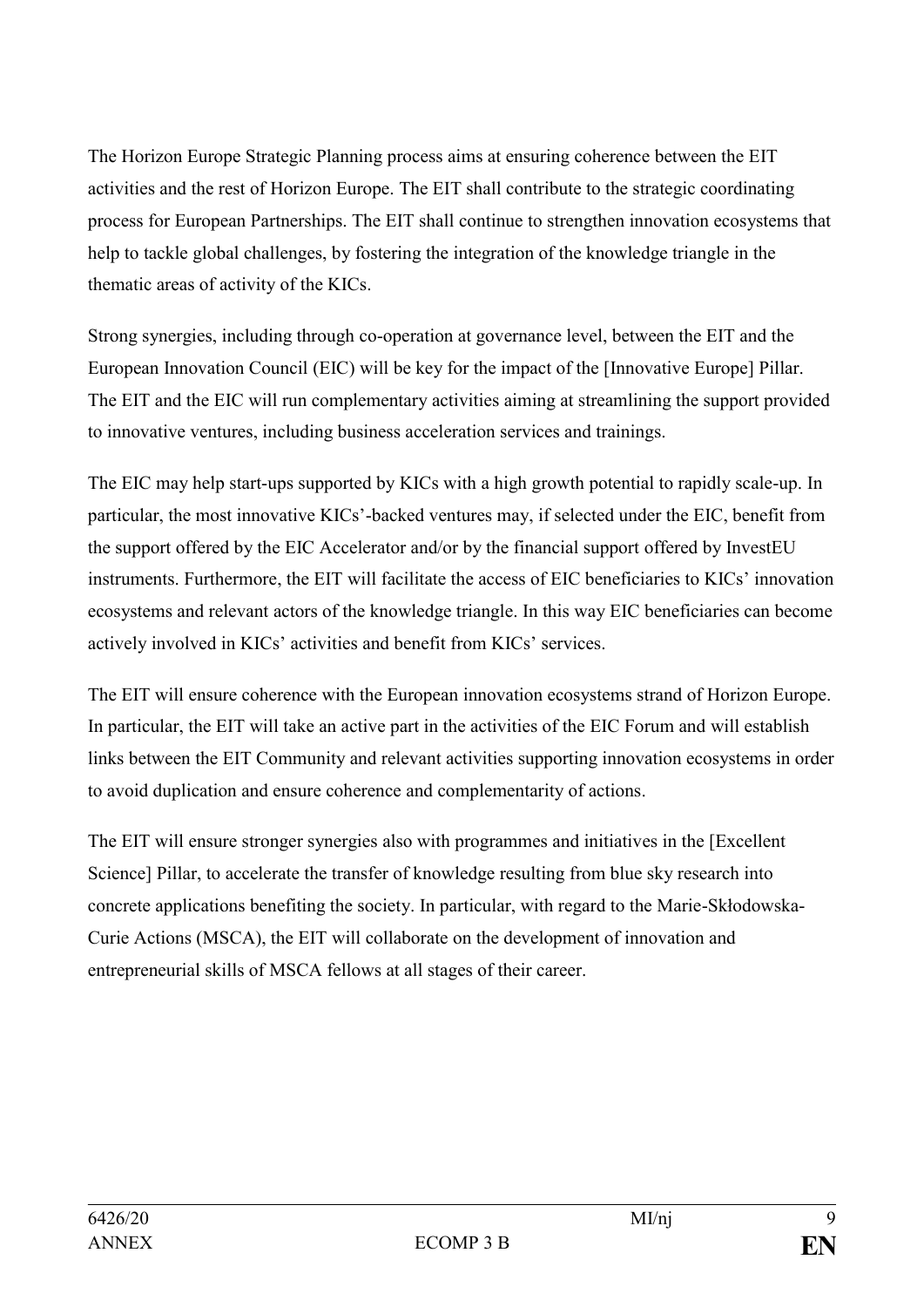The EIT will contribute to the [Global Challenges and European Industrial Competitiveness] Pillar and complement relevant activities to tackle global challenges and increase the competitiveness of the EU on a global scale. In particular, through its KICs, the EIT will seek to contribute to relevant missions and thematic clusters and other European Partnerships e.g. by supporting demand-side measures and providing exploitation services to boost technology transfer and accelerate the commercialisation of results achieved.

Opportunities for synergies will be also explored between the Widening participation and strengthening the European Research Area part of Horizon Europe and the outreach activities supported by the EIT. In particular, target entities of the Horizon Europe Widening participation and strengthening the European Research Area part will be able to leverage on EIT expertise and support as well as for EIT outreach activities.

## **2. RAISING THE BAR: THE EIT STRATEGY IN 2021-2027**

During the period 2021-2027, the EIT shall continue to support the KICs in order to strengthen the innovation ecosystems that help to tackle global challenges, in synergy with the rest of Horizon Europe and other Union programmes. It shall do so by fostering the integration of education, research and business, thereby creating environments conducive to innovation, and by promoting and supporting a new generation of entrepreneurs, contributing also to closing the entrepreneurial gender gap and stimulating the creation of innovative companies in close synergy and complementarity with the EIC. In doing so, based on the overarching areas of intervention defined in the [Horizon Europe proposal], the EIT shall in particular:

- (1) Strengthen sustainable innovation ecosystems across Europe;
- (2) Foster innovation and entrepreneurial skills in a lifelong learning perspective;
- (3) Bring new solutions to market to address global challenges;
- (4) Ensure synergies and value added within Horizon Europe.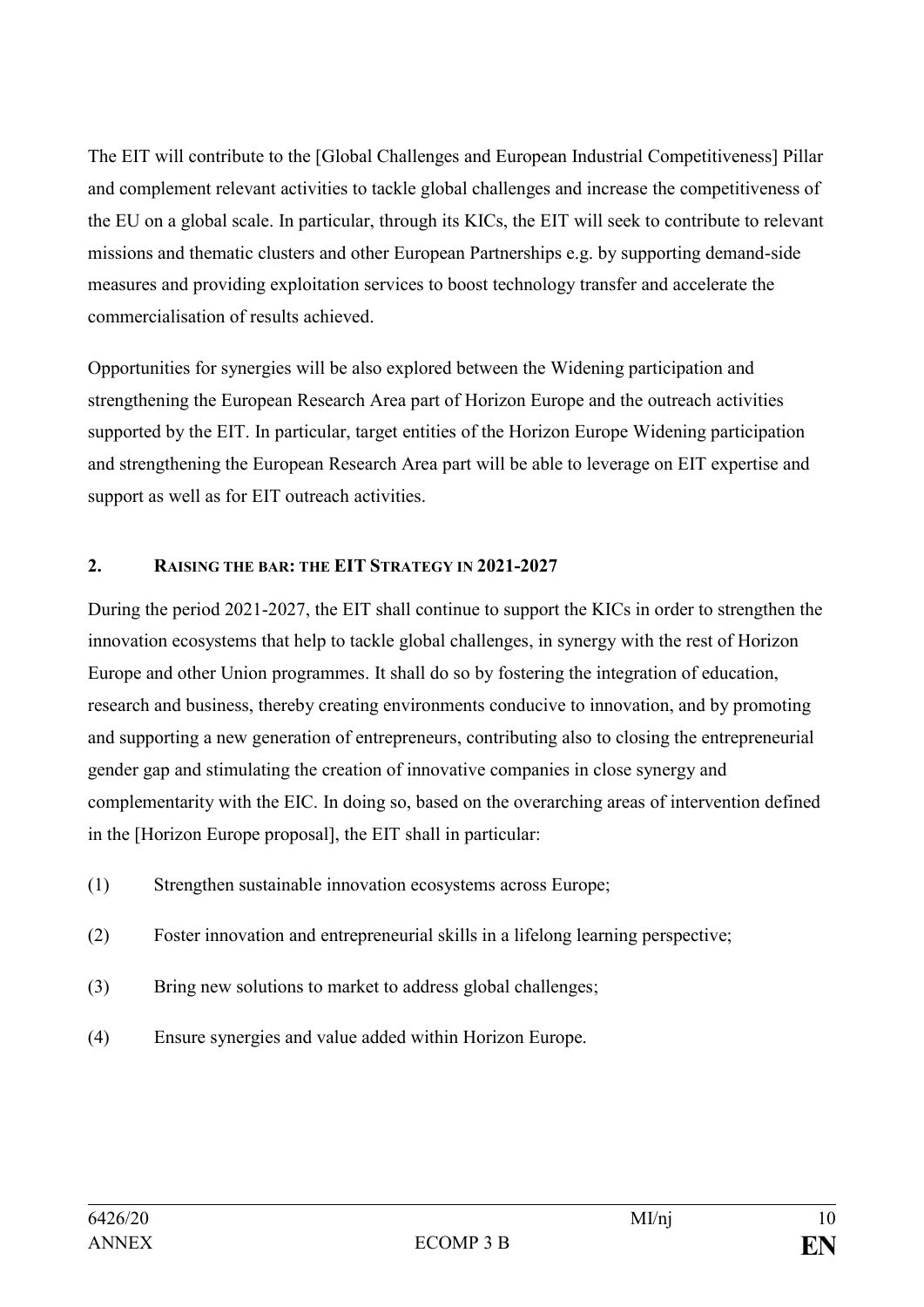## *2.1 Specific objectives of the EIT*

In line with the identified challenges that the EIT is facing and in order to contribute to the above overarching objectives defined for the EIT in the [Horizon Europe proposal], the specific objectives of the EIT for the period of 2021-2027 are to:

- (a) Increase the openness and impact of KICs and knowledge triangle integration across the Union;
- (b) Increase the entrepreneurial and innovation capacity of the higher education sector by promoting and supporting institutional change in higher education institutions (HEIs) and their integration in innovation ecosystems;
- (c) Increase the regional and local outreach of the EIT and its KICs in order to address disparities in innovation capacity and to enhance knowledge and innovation diffusion across the Union.

By delivering on these objectives, the EIT will thus contribute to the overall achievement of Horizon Europe scientific, economic/technological and societal impacts.

#### **3. BOOSTING THE INNOVATION TALENT AND CAPACITY OF EUROPE: KEY ACTIONS**

The EIT strategy for 2021-2027 shall focus on actions where the EIT will add value at the EU level and contribute to achieving the objectives of Horizon Europe. First, the EIT shall continue to support the innovation capacity and ecosystems across the Union through the KICs, their further development, openness to new partners and expansion. Secondly, building on its experience with the knowledge triangle integration, the EIT shall steer the support and development of the entrepreneurial and innovation capacity in the higher education sector implemented through the KICs. Finally, through more effective cross-cutting measures, the EIT shall strive to ensure that its impact at the EU level increases. In addition, the EIT shall also improve its operations in order to increase its effectiveness, efficiency and impact.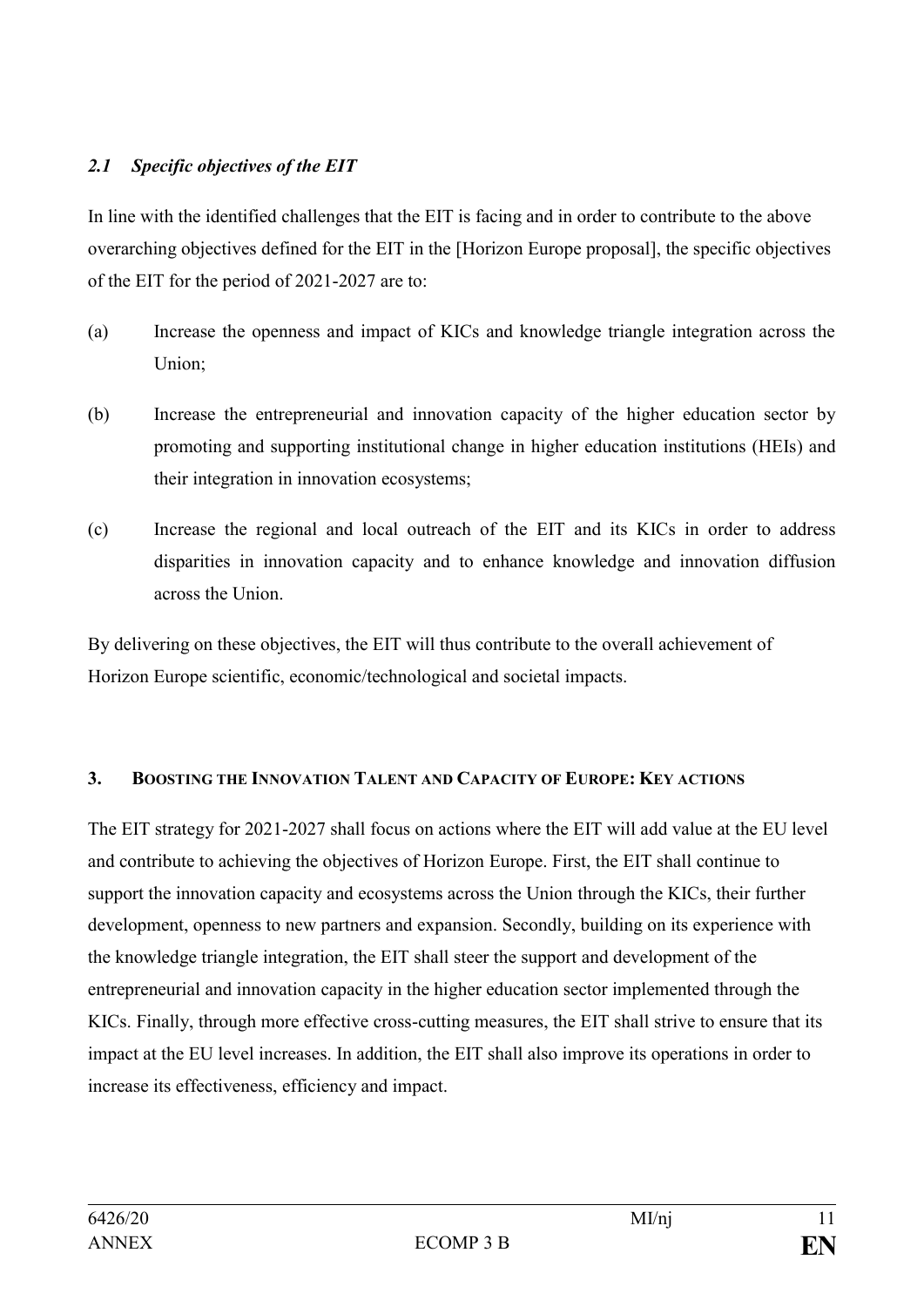#### *3.1. Support to existing KICs*

**The EIT shall strengthen innovation ecosystems by continuing to support existing KICs in addressing global challenges through the integration of the knowledge triangle at EU, Member States, regional and local levels***.* In order to implement this task, a large share of the EIT budget is to be dedicated to support KICs, and the EIT shall further strengthen its platform for launching, growing, monitoring and supporting KICs. The EIT shall ensure that KICs continue to pursue financial sustainability in order to achieve financial independence from the EIT grant at the latest after 15 years through leveraging public and private investment, while keeping focus on integration of knowledge triangle activities.

**The EIT shall ensure that KICs develop and implement a strategy to create interfaces, collaboration and synergies with relevant European Partnerships, missions and the EIC as well as other relevant Union initiatives and programmes. Beyond financial support**, based on lessons learned, the EIT shall provide strategic supervision to KICs, as well as guidance on horizontal and specific issues.

**The EIT shall define areas of and promote stronger cross-KIC collaboration on topics of strategic and policy relevance.** The EIT shall strengthen coordination between KICs in areas of common interest, in particular, by fostering exchanges of experiences and good practices between KICs and collaboration between them (cross-KIC activities**<sup>4</sup>** ) on both thematic and horizontal topics. Cross-KIC activities have highest potential where several KICs already address common EU policy priorities where no dedicated KICs exist. Bringing together the different KICs communities in dedicated joint actions of mutual benefit has high potential for synergies and the EIT shall encourage such activities and take an active part in defining the content and structure of the cross-KIC activities. It shall monitor the implementation of cross-KIC activities as well as the results achieved, with the aim of making those activities an integral part of the KICs' strategies. EIT shall also facilitate the establishment of cross-KICs shared services aimed at jointly handling operational tasks common for all KICs.

<u>.</u>

**<sup>4</sup>** Cross-KIC activities are those activities that aim at enhancing the cooperation and synergies between KICs, at fostering a more inter-disciplinary approach and at creating a critical mass among KICs to tackle topics of common interest.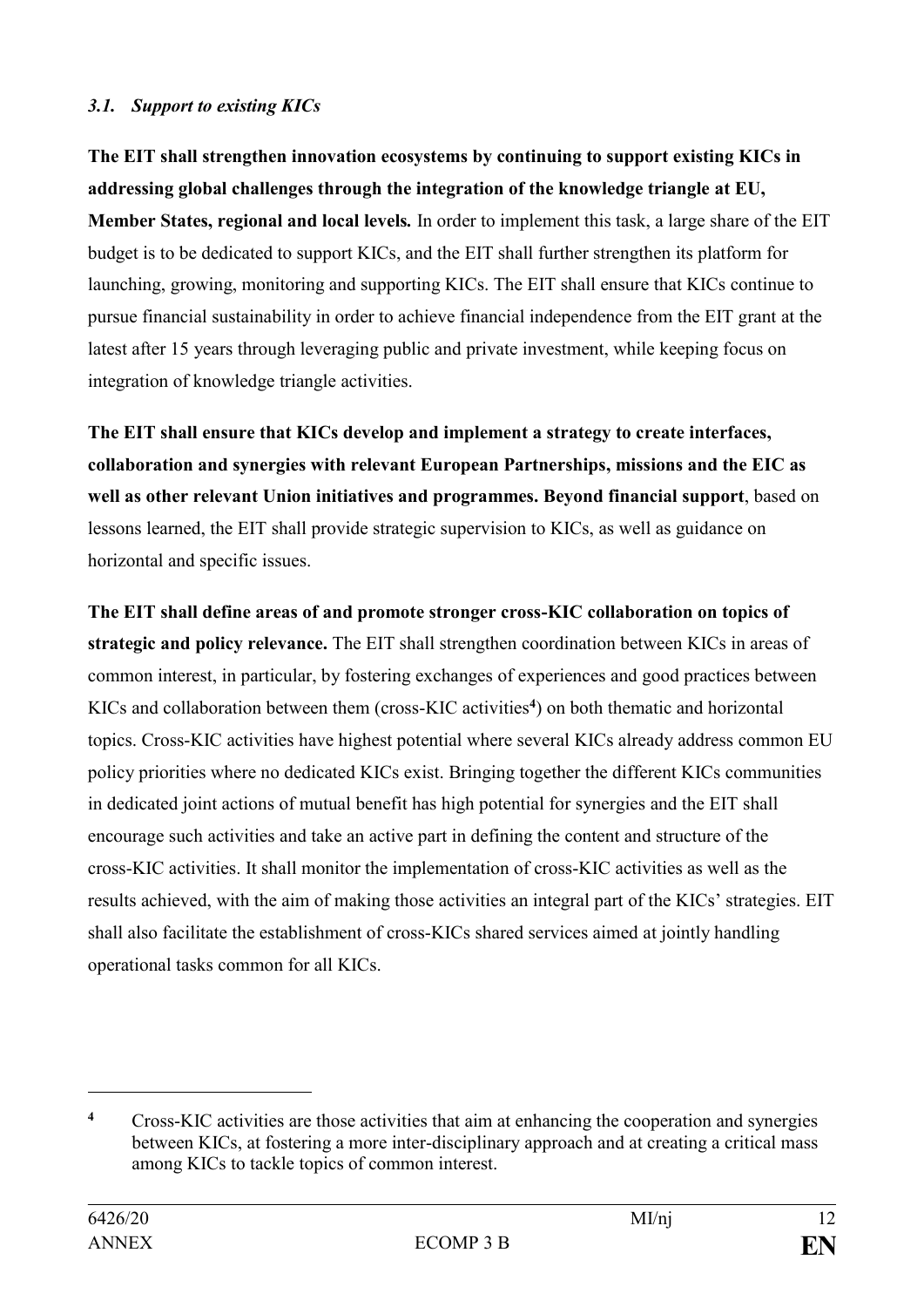#### *3.2 Increasing the regional impact of KICs*

**The EIT shall further increase its regional impact through an enhanced openness of the KICs towards wide range of potential partners and stakeholders across the Union and through a better articulated regional strategy of KICs, including links to the relevant Smart Specialisation Strategies.** In particular, the EIT shall ensure that KICs have an inclusive approach. Each KIC**s** shall be required to develop and implement a strategy aiming at strengthening their relationship with national, regional and local innovation actors. The EIT shall actively monitor its implementation. A "place-based" innovation approach is to be integrated within the KIC's multiannual strategy and business plan and build on KIC's CLCs (and RIS), thus leveraging on their role as gateway for accessing a KIC community and interacting with the co-located partners, as well as with other local innovation actors. KICs should demonstrate links with Smart Specialisation Strategies, where relevant, and with the activities of relevant thematic platforms and interregional initiatives, including the Managing Authorities of ESI Funds. The EIT shall also monitor how CLCs and RIS entities operate and how they integrate in the local innovation ecosystems.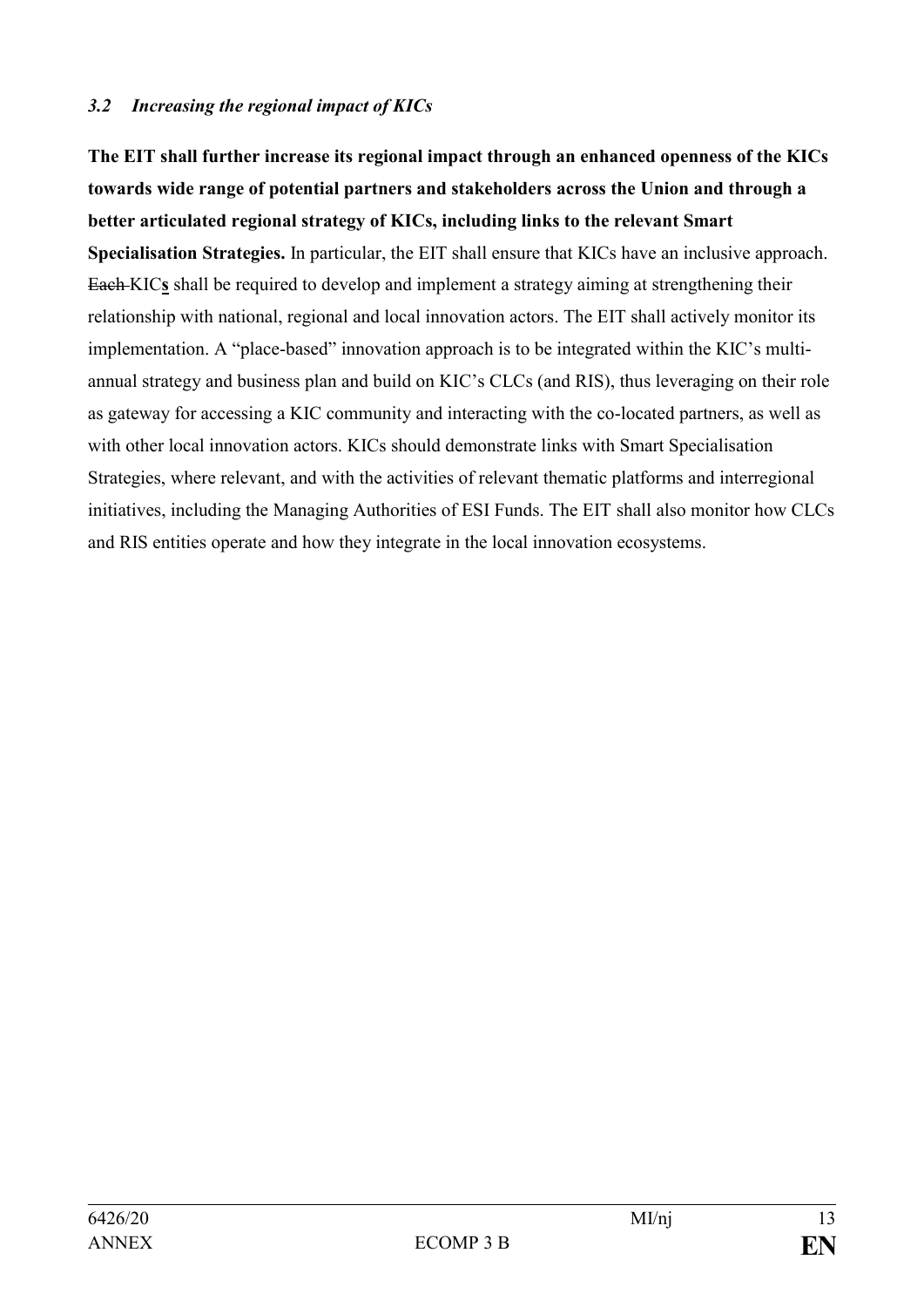**The EIT shall ensure that EIT RIS activities shall be used to attract and facilitate integration of potential new partners that add value to the KICs, thus extending EIT's pan-European coverage, and are fully integrated in KICs' multi-annual strategies***.*The EIT Regional Innovation Scheme, steered by the EIT and implemented by the KICs, has been so far run on a voluntary basis. From 2021 on, the EIT RIS activities shall become mandatory and an integral part of the KIC's multi-annual strategy. The EIT shall continue to provide guidance and support to KICs in the preparation of multi-annual EIT RIS strategies and in their implementation. EIT RIS activities shall continue to support the innovation capacity of countries (and regions in those countries) that have modest and moderate innovation performances according to the European Innovation Scoreboard**<sup>5</sup>** , as well as the Outermost Regions, in order to foster their integration in the KICs' communities. The EIT budget devoted to implementing EIT RIS activities shall be at least 10 % and maximum 15% of the overall EIT funding for existing and new KICs, thereby increasing the number of KIC partners from targeted regions.

Activities supported through the RIS shall aim to:

- improve the innovation capacities of the local ecosystem, via capacity building activities and closer interactions between the local knowledge triangle innovation actors (e.g. clusters, networks, public authorities, HEIs, research organisations, VET institutions, SMEs) and their activities;
- support the objective of attracting new partners in KICs and link local innovation ecosystems to pan-European innovation ecosystems.

1

**<sup>5</sup>** For the period 2021-2024, countries eligible for EIT RIS activities are those identified as either "moderate" or "modest" innovator in at least one of the three European Innovation Scoreboard (EIS) annual reports issued in 2018, 2019 and 2020. For the period 2025-2027, countries eligible for EIT RIS activities are those identified as either "moderate" or "modest" innovator in at least one of the three European Innovation Scoreboard (EIS) annual reports issued in 2021, 2022 and 2023.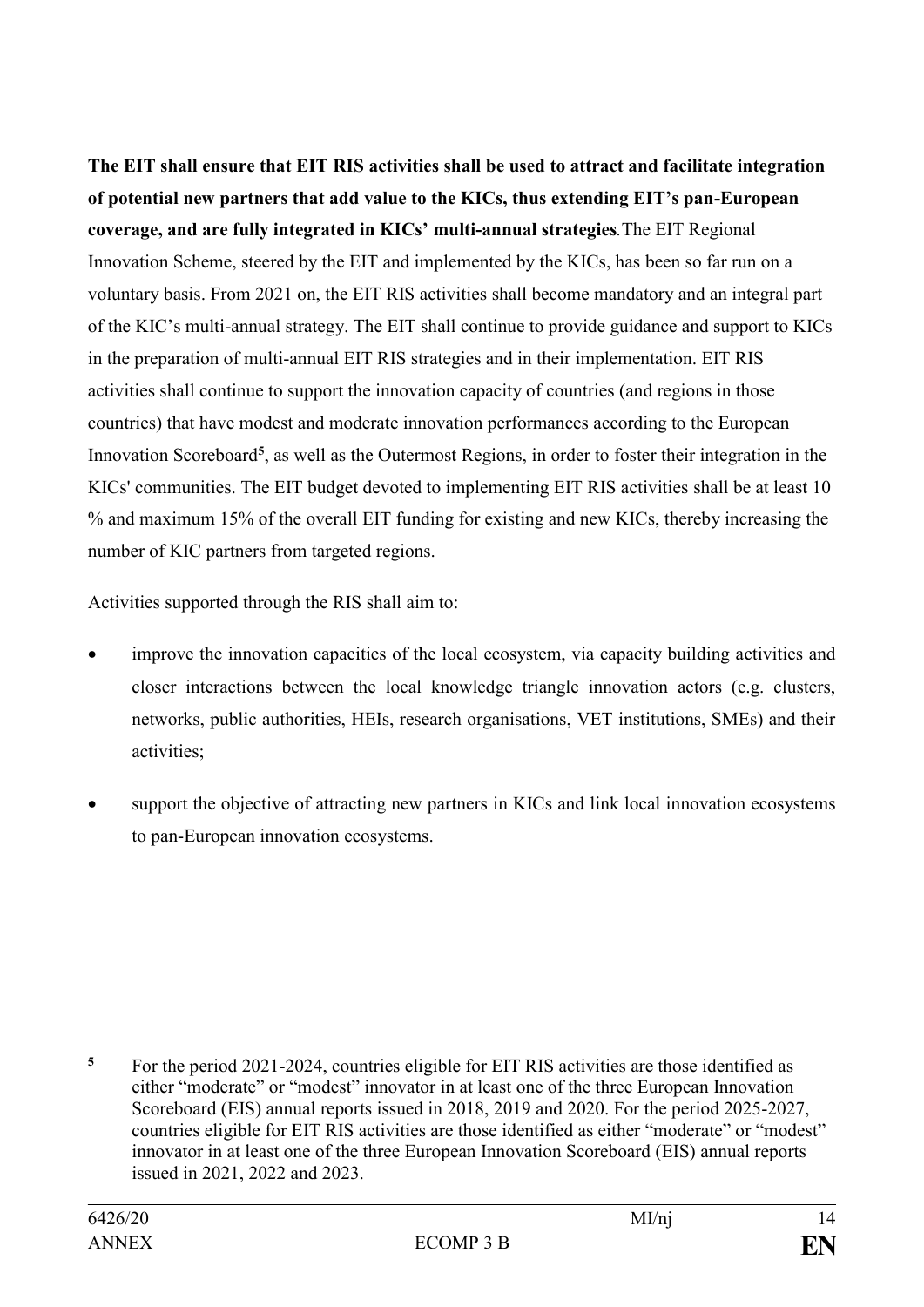## *3.3 Launch of new KICs*

**In order to contribute to addressing new and emerging global challenges, the EIT shall launch calls for establishing new KICs in selected thematic areas of strategic importance, starting with a KIC in the field of Cultural and Creative Industries.**

The priority field for launching a KICs in 2023 and the list of possible priority fields for a second new KIC in 2026 are set out in Annex 1A to this SIA.

Based on a proposal from the EIT Governing Board and an analysis thereof, a first KIC in the field of Cultural and Creative Industries (CCI) is proposed to be launched in 2023 with a call for proposals to be published in 2022. This priority field has the strongest complementarity with the eight KICs that have already been launched by the EIT, as well as with the potential priority areas for other European Partnerships to be launched in the framework of Horizon Europe. A factsheet summarizing the challenges of the CCI field and the expected impact of the future KIC is included in Annex 1B to this SIA.

Based on the proposed budget for the EIT, a second new KIC could be launched in 2026, with a call to be published in 2025. To this end, the Commission shall, by 2024, assess the relevance of the list of possible priority fields in Annex 1A and may, where appropriate, submit a proposal for an amendment to Annex 1A and Annex 1B, taking into account the contribution of the EIT Governing Board as well as the Horizon Europe Strategic Planning process.

In case additional budget to that of the EIT would become available, other new priority fields for potential new KICs could be identified following the above procedure.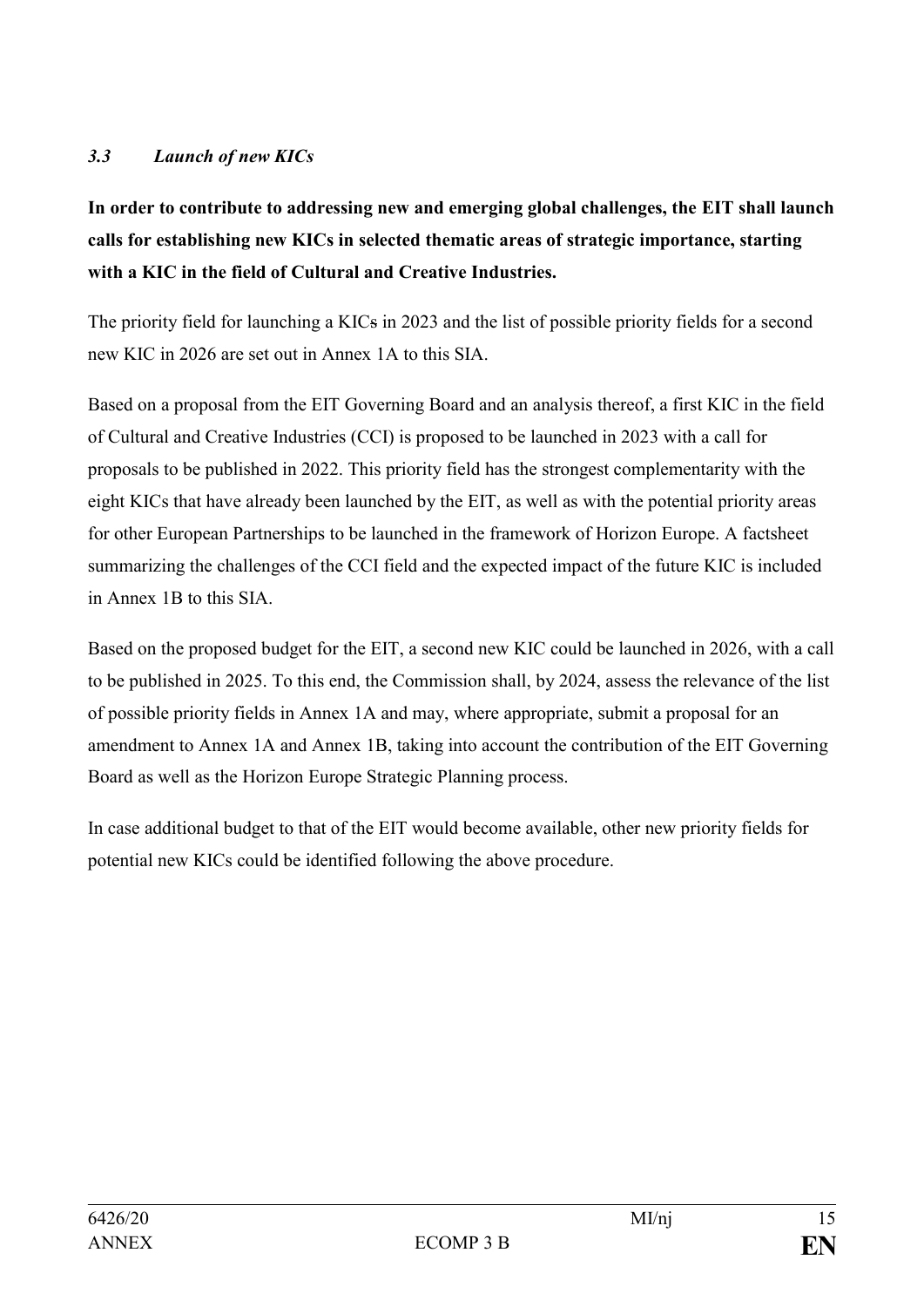The criteria for selecting new KICs shall be aligned with those set for the selection of European Partnerships defined in Annex III of the [Horizon Europe Regulation], in particular openness, transparency, EU added value, coherence and synergies. Those criteria shall be included in the KIC Call for proposals and assessed during the evaluation.The new KICs will also support delivery on EU policy priorities such as missions and Sustainable Development Goals.

#### *3.4. Supporting the entrepreneurial and innovation capacity of higher education*

**In cooperation with the Commission, the EIT shall design and launch a pilot to support the development of innovation capacity in higher education, which will be implemented through the KICs, starting in 2021.** Through the knowledge triangle integration model, the EIT is bridging the persistent gap between higher education, research and innovation. In particular, the EIT is a key tool for the development of human capital through its distinctive focus on entrepreneurial education. However, the impact of the EIT must be further extended beyond the KICs' partners. Higher education institutions across Europe need to be innovative and entrepreneurial in their approach to education, research, and engagement with businesses and the broader local innovation ecosystem, including civil society. This can be achieved through a clear strategy, a methodological framework and commitment of resources.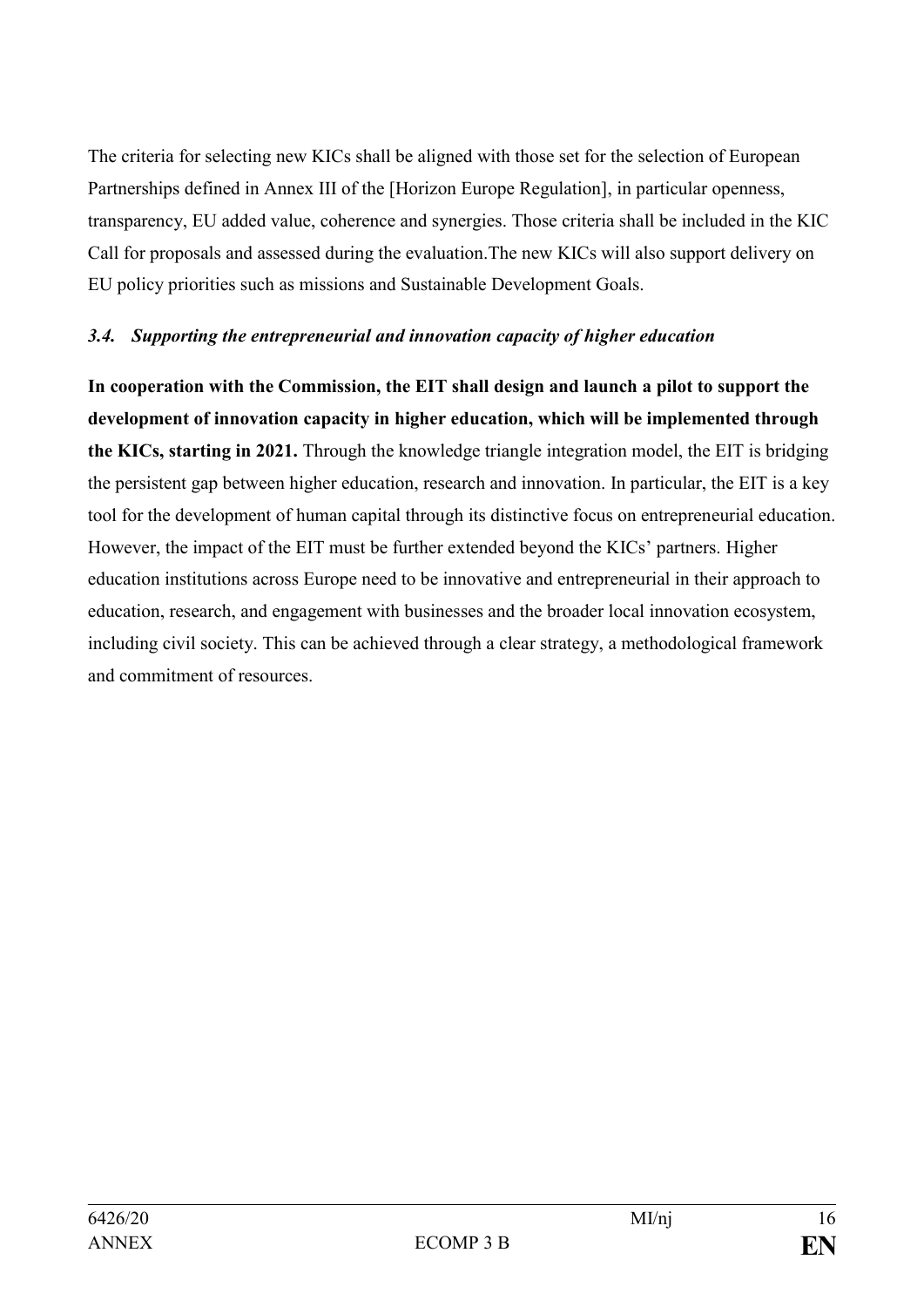**Activities shall be implemented in an open and transparent way which will aim at increasing the innovation capacity in higher education, targeting mainly HEIs that are not KIC partners in innovation value chains and ecosystems across the Union. The activities shall address primarily capacity development of higher education institutions including**, **inter alia: the exchange and implementation of best practices in knowledge triangle integration (including organisational learning, coaching and mentoring); the development of action plans on how to address identified needs in areas such as innovation management, start-up creation and development, technology transfer including IPR management, people and organisational management and engagement with (local) stakeholders and civil society; and the implementation of innovation capacity development action plans and their follow-up.** These activities shall also involve other actors of the knowledge triangle (e.g. VET organisations, RTOs, SMEs and start-ups) and shall complement the intervention of the EIT on education as core part of the Knowledge Triangle Integration activities of KICs. The EIT shall promote stronger cross-KIC collaboration within this initiative. The eligibility criteria to be included in the calls shall ensure that the majority of funding per project will go to HEIs from outside of the KICs. The aim is that the impact of the EIT reaches beyond the KICs and contribute to the EIT's core mission of boosting sustainable economic growth and competitiveness by reinforcing the innovation capacity of Member States. This is in line with the Horizon Europe goals of fostering entrepreneurial and innovation skills in a lifelong learning perspective, including increasing the capacities of HEIs across Europe.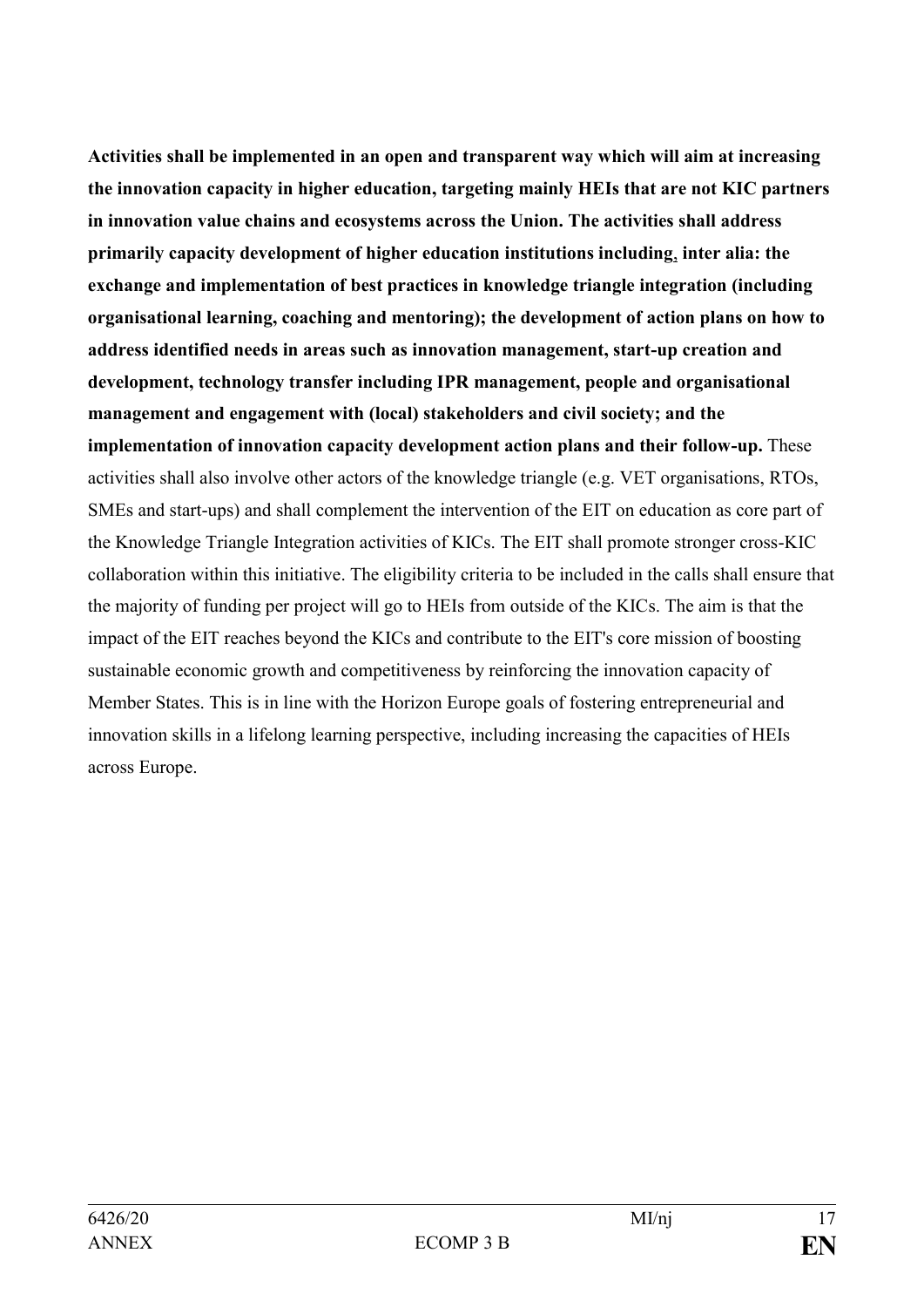The EIT support will also build on policy initiatives such as the HEInnovate**<sup>6</sup>** and RIIA**<sup>7</sup>** frameworks that have proven their value in a number of HEIs and Member States across the EU. The EIT shall design the support activities in close collaboration with the Commission ensuring full coherence and complementarity with relevant activities within Horizon Europe, Erasmus and other programmes. The specific details of the implementation and delivery mechanism process shall be further developed and fine-tuned in the first three years and will be subject to monitoring and evaluation during this pilot phase. The evaluation of the pilot phase will be conducted by external experts and the results will be communicated to the Member States' Representatives Group. Based on the results of this evaluation, the Governing Board shall decide whether the action should be continued and scaled up or discontinued.

**The Governing Board of the EIT shall steer and supervise the implementation and monitoring of the activities of the KICs.** Particular attention shall be paid to ensuring: an open and inclusive approach to attract HEIs beyond the KICs' partners aiming at wide geographical coverage; an interdisciplinary and inter-sectoral approach; and a link with relevant Smart Specialization Strategies, and the EIT RIS.

1

**<sup>6</sup>** HEInnovate is a policy framework developed by the European Commission and the OECD. HEInnovate offers HEIs a methodology to identify innovation capacity areas for further edvelopment and to shape relevant strategies and actions in order to achieve the desired impact. HEInnovate is based on sound methodological evidence with eight capacity development areas: Leadership and Governance; Digital Transformation; Organisational Capacity; Entrepreneurial Teaching and Learning; Preparing and Supporting Entrepreneurs; Knowledge Exchange; Internationalisation; and Measuring Impact. OECD has published a number of HEInnovate-based country reports, see OECD Skills Studies series at https://www.oecd-ilibrary.org/education/

**<sup>7</sup>** The Regional Innovation Impact Assessment framework (RIIA) was developed by the European Commission as a first step in guiding assessments of the innovation impact of universities through the elaboration of metrics based case studies. Assessing the innovation impact, e.g. through the RIIA framework, could potentially be tied to innovation performance based funding instruments at the regional, national or EU level.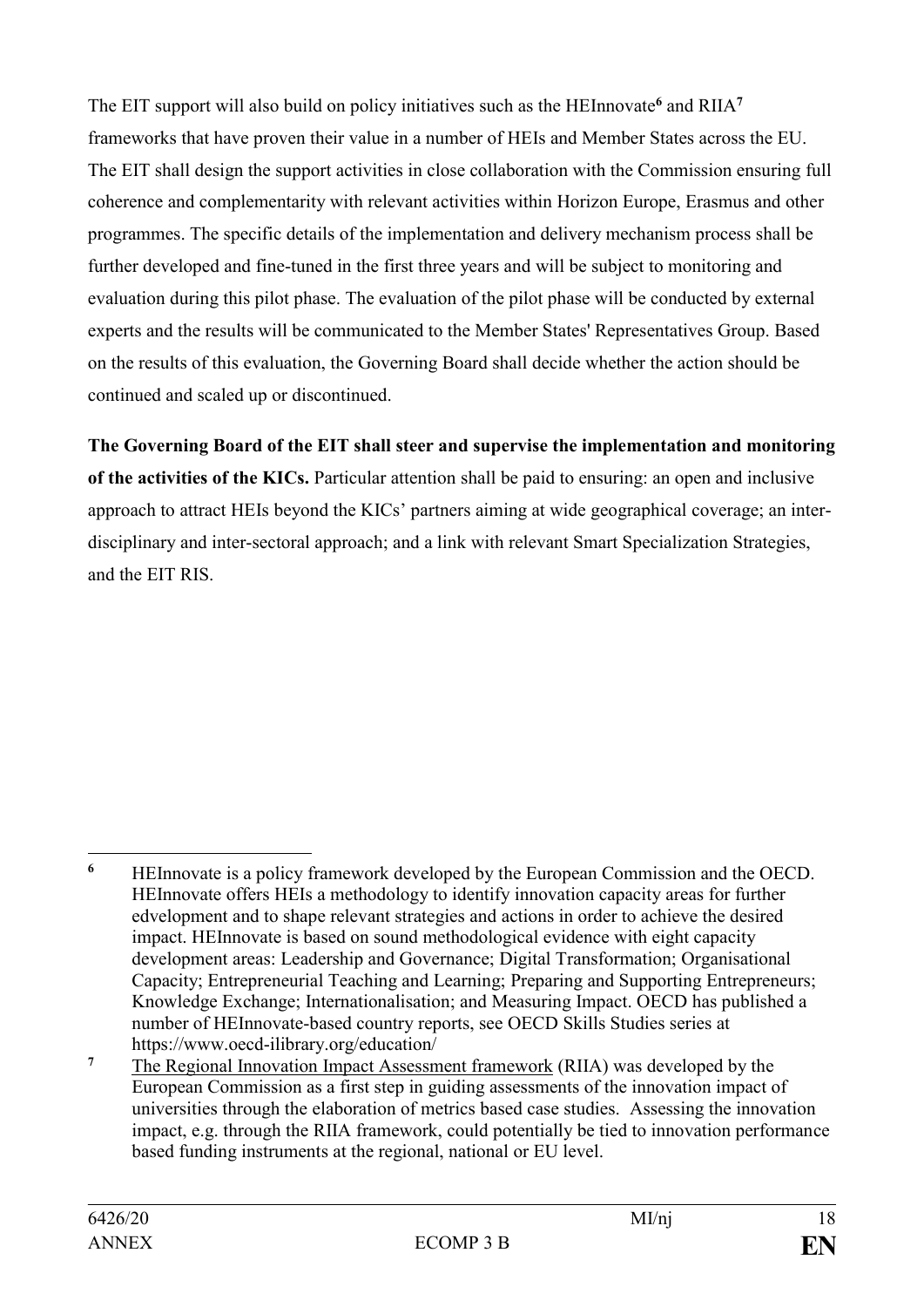**EIT shall strengthen and widen the scope of the EIT Label beyond the KICs to include the HEIs participating in the action.** With the involvement of actors from across the knowledge triangle, the EIT shall strive to link its support to developing innovation capacity in higher education to the EIT Label, which is awarded currently to the KICs' education programmes. In particular, participating HEIs may be involved in the use of the EIT Label.

The EIT shall also extend the EIT Label to lifelong learning activities involving and reaching out to a wider target group of students, adult learners and institutions (including VET institutions) beyond the KICs. The application of the Label beyond the EIT community **is expected to** have a more structuring effect at all levels (individual, programme and institution). The EIT shall also monitor the award of the EIT Label to KICs' education and training programmes and explore a more effective quality assurance mechanism, including external recognition and accreditation for the EIT Label.

To ensure the success of this action, the EIT shall provide specific guidance, expertise and coaching to participating HEIs. For this action, the EIT shall target HEIs from across Europe but will pay special attention to HEIs from countries (and regions in those countries) that are moderate and modest innovators that wish to develop their innovation capacities, strengthen their innovation footprint and Smart Specialisation Strategies.

## **3. 5. EIT cross-cutting activities**

#### *3.5.1 Communication*

**The EIT shall strive to improve its communication and visibility towards main stakeholders in Member States and ensure the visibility of EU's support in line with Horizon Europe communication approach.** With a growing number of KICs and a new action supporting the entrepreneurial development of HEIs, the EIT shall boost its efforts to increase its recognition as a quality brand for innovation. This improved communication is crucial especially towards citizens as the innovations coming out of the EIT contribute to demonstrate the concrete impact of EU investments through the Union framework programme for research and innovation.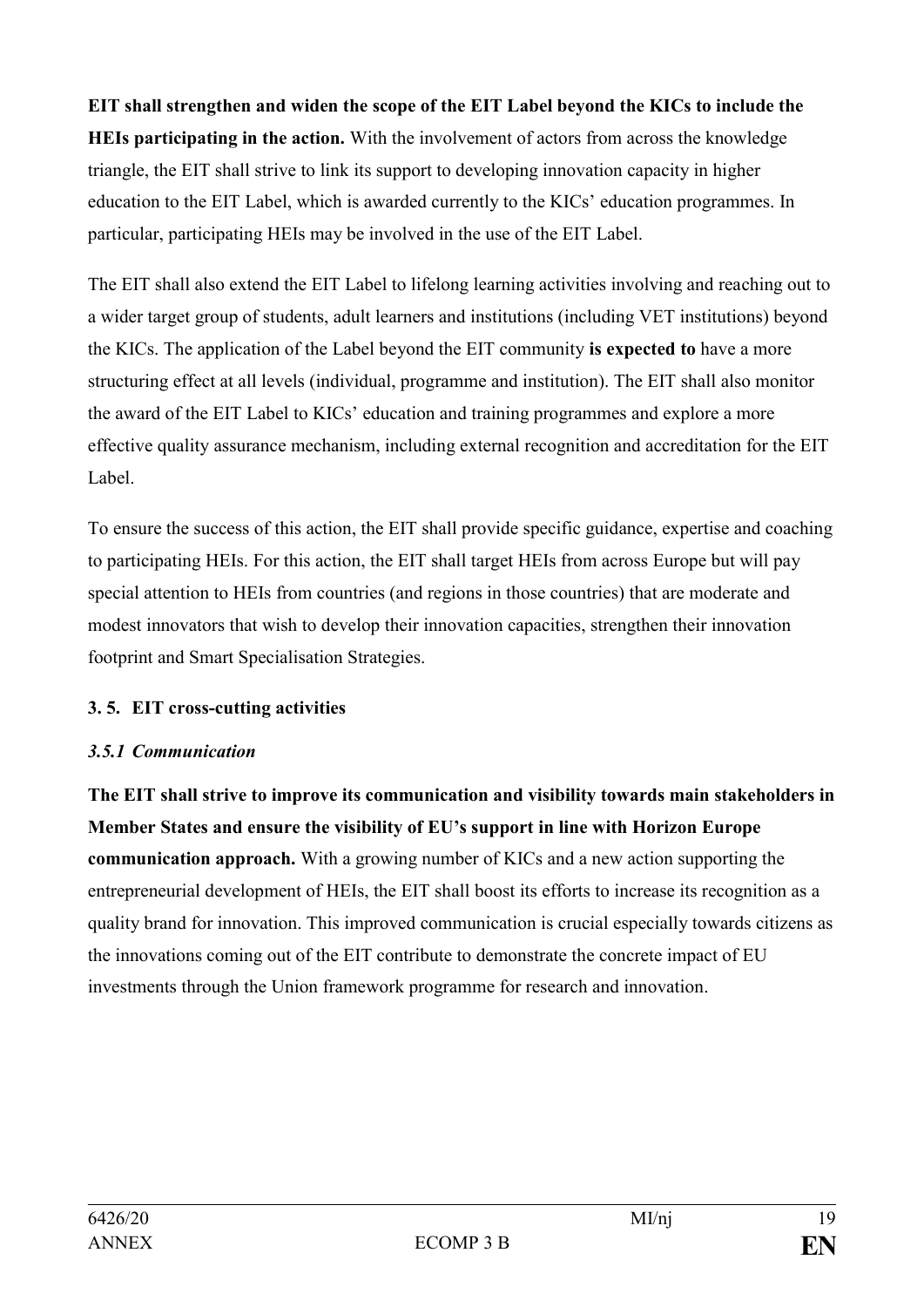**The EIT shall strive to increase the use of existing EU information networks and provide coordination to their activities in order to ensure better advice and guidance to potential EIT KICs partners.** In order to ensure wider dissemination and better understanding of the opportunities offered by the EIT, the EIT will reinforce guidance and assistance on aspects related to participation in EIT KICs across Europe by building on existing networks of information and structures across Europe, in particular the National Contact Points of Horizon Europe. The concrete establishment of EIT National Contact Points within Horizon Europe structure will be decided at the appropriate level together with the Commission. In order to ensure that a large stakeholder community across the knowledge triangle at EU, national, regional and local levels is aware of all EIT (and KICs) calls and funded projects, they will appear also in the European Funding and Tender Opportunities Portal, under Horizon Europe.

**The EIT shall organise regular meetings of the Member States' Representatives Group as well as Commission related services, at least twice a year, to ensure an appropriate communication and flow of information with Member States and at EU level.** The Member States shall be kept duly informed of the performance, achievements and activities of the EIT and KICs. In addition, the Member States' Representatives Group shall give advice on strategically important issues to the EIT. The Member States' Representatives Group, together with the EIT, shall also ensure appropriate support to liaise and promote synergies about EIT-supported activities with national or regional programmes and initiatives, and share information about the potential national and/or regional co-financing of those activities.

**The EIT shall further increase the visibility of its action towards citizens and its community of stakeholders through the Stakeholder Forum, the EIT Awards and the EIT Alumni.** The aim is to promote the interactions with European actors of the knowledge triangle and recognise the most promising entrepreneurs and innovators in Europe.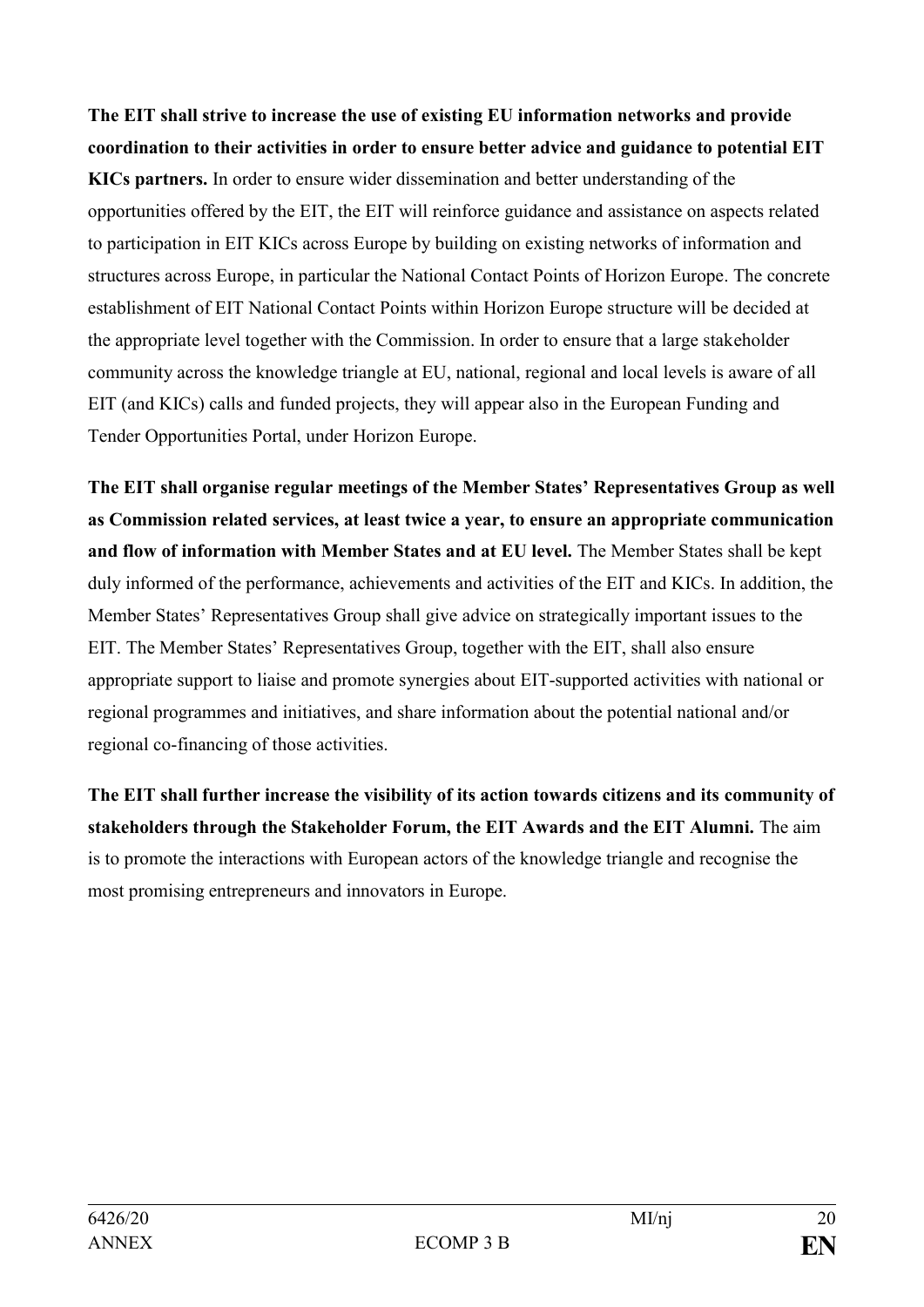**The EIT shall continue to steer and provide strategic guidance to the EIT Alumni Community**<sup>8</sup> **(in collaboration with the EIT Alumni Board) to maximise its entrepreneurial and societal impact and the continuous involvement of its members in EIT-supported activities.** In the course of 2021-2027 the Community will continue growing and will also include the alumni taking part to the actions supporting the innovation capacities of HEIs.

### *3.5.2 Identify and share good practices with stakeholders*

**The EIT shall identify, codify, and effectively share learnings and good practices emerging from EIT-funded activities and engage with EU Member States authorities at both national and regional level and with the Commission, establishing a structured dialogue and coordinating efforts, in order to identify, share and disseminate good practices and learnings.** The KICs and the projects supporting innovation and entrepreneurial capacity of HEI are expected to be a valuable source of evidence and experimental learning for policy-makers in the field of research, innovation and education, as well as in different thematic domains.

So far, the good practices and learnings stemming from the KICs have not been sufficiently codified and disseminated effectively. The EIT shall further develop its role as an innovation institute able to detect, analyse, codify, share and ensure the take-up of innovative practices, learnings and results from the EIT-funded activities (education & training, support to innovation, support to entrepreneurship) on a broader scale. This activity will build on the links and synergies with the other initiatives within the [Innovative Europe Pillar] of the [Horizon Europe proposal].

<sup>&</sup>lt;u>.</u> **<sup>8</sup>** The EIT Alumni Community brings together entrepreneurs and change agents who have participated in an education or entrepreneurship programme delivered by a KIC. The Community represents a network of over 5000 members.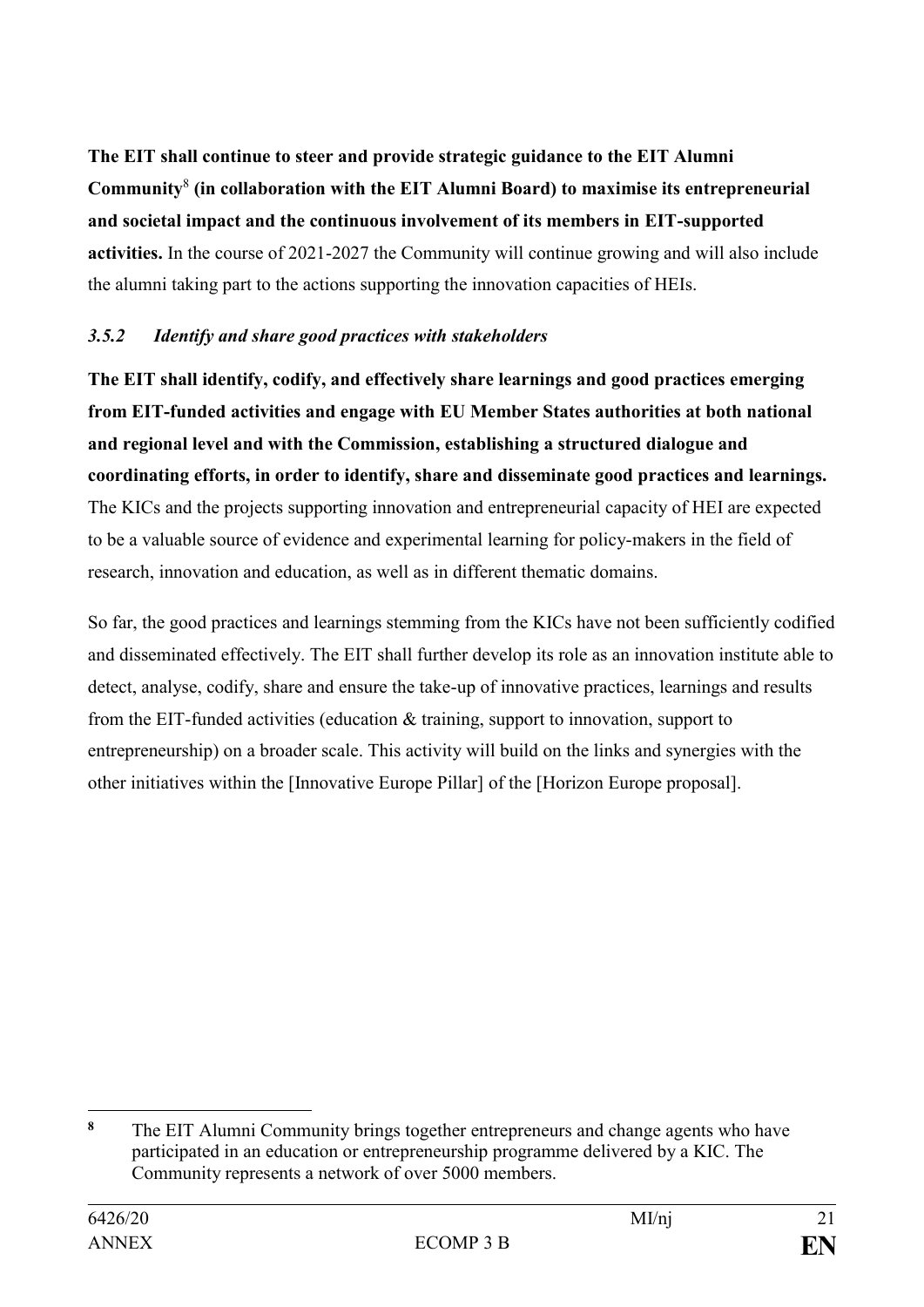## *3.5.3 International cooperation*

**The EIT shall develop broad lines of international cooperation of the EIT and the KICs under the supervision of the EIT Governing Board, in compliance with the Horizon Europe approach to international cooperation and other relevant EU policies, and in consultation with the respective Commission services.** Within the scope of the EIT Regulation, the EIT will seek greater impact of its activities through international cooperation and shall coordinate international EIT-funded activities by the KICs. Its focus shall be to align closely with relevant policy objectives of the European Union as well as its research and innovation priorities and ensuring European added value.In its international cooperation, the EIT, in consultation with the Commission, shall focus on effective tackling of global challenges, contributing to relevant international initiatives and the Sustainable Development Goals, ensuring access to talent and enhanced supply and demand of innovative solutions.

## **3.6. Making it work: Mode of operation**

This section includes a number of measures that aim to adapt and improve the current functioning of the EIT and the KICs. An effective, empowered and strategic EIT Governing Board shall monitor the implementation of those measures at the EIT level, and shall provide the necessary incentives and control, including through the performance-based funding allocation process, to ensure that the KICs implement them.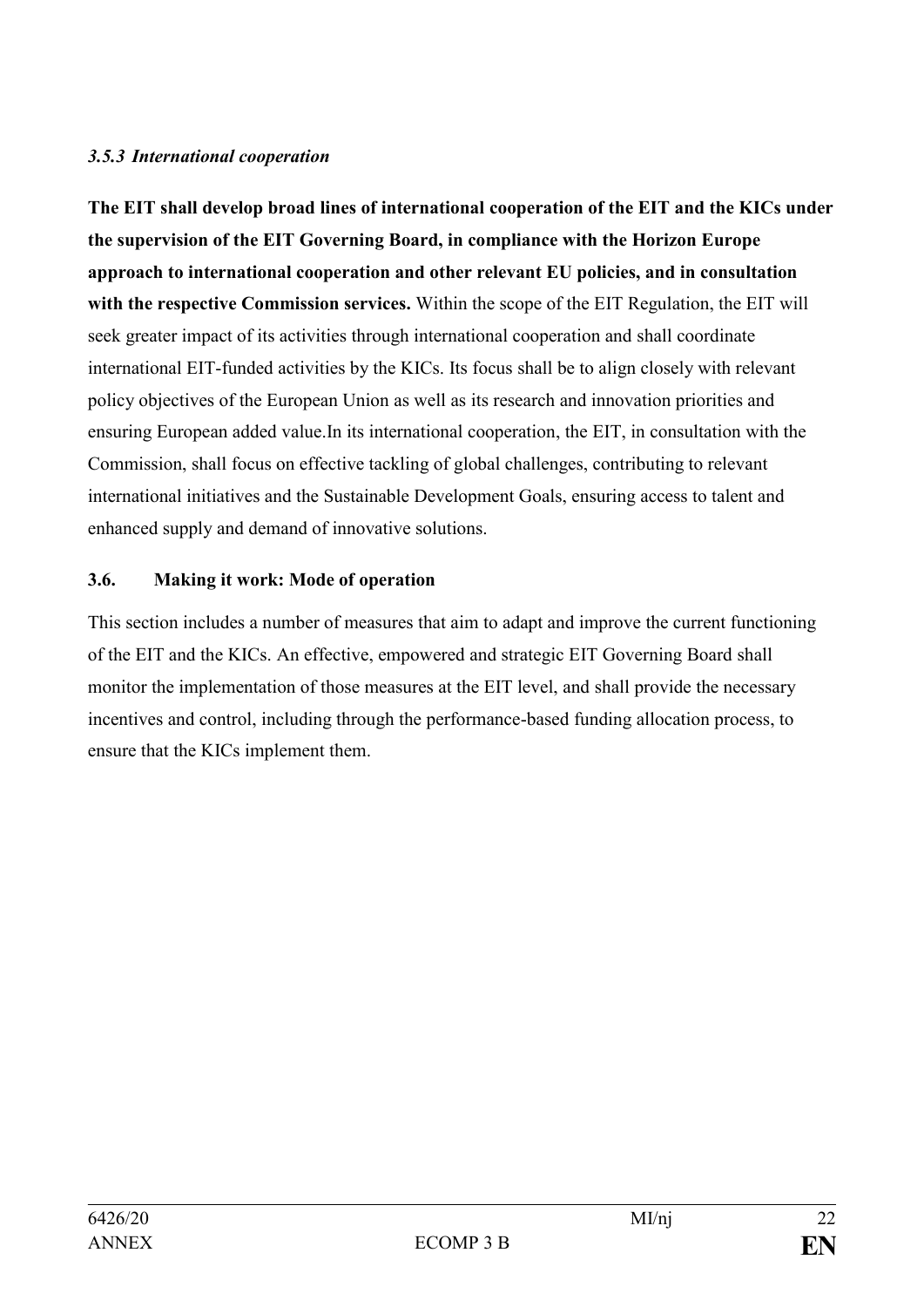## *3.6.1. KIC operational model*

**The EIT shall ensure that the implementation of the KICs is in full compliance with the respective requirements stemming from the Horizon Europe regulation, including ensuring the transition of existing eight KICs towards delivery of the new implementation criteria of Horizon Europe for European Partnerships.** Therefore the EIT shall provide strengthened operational guidance to KICs and continuously monitor the KICs' performance in compliance with sound management, monitoring and evaluation principles set in the EIT regulation, as well as the principles and criteria set out for European Partnerships in the Horizon Europe regulation and alignment with Horizon Europe priorities and indicators in order to maximize their performance and impact. Appropriate corrective measures shall be taken in case KIC underperforms, delivers inadequate results or lack European added value.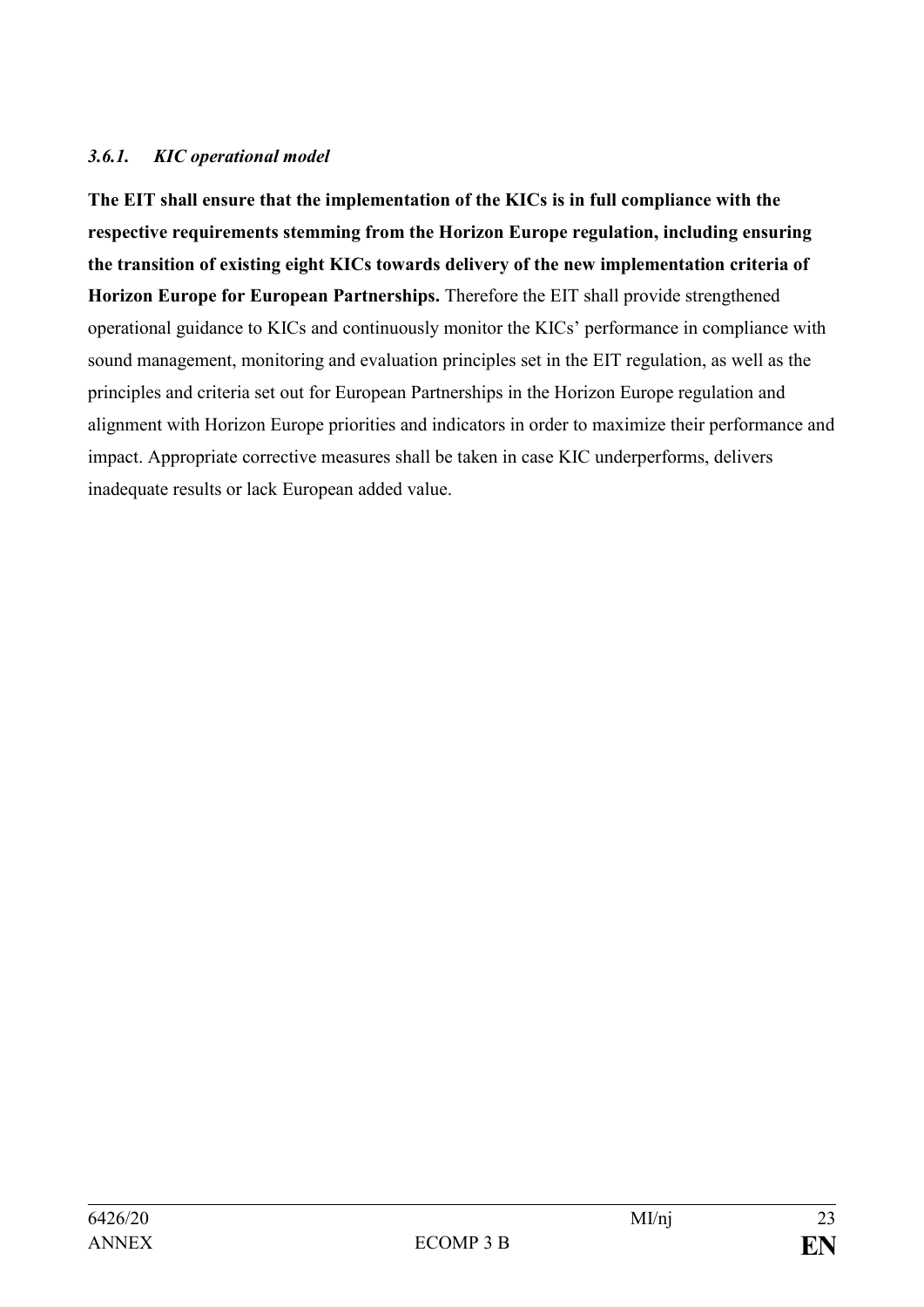**The EIT shall ensure that continuous openness of the KICs will be improved notably by ensuring that KICs apply coherent, clear and transparent accession criteria for new members that add value to the partnerships, as well as other provisions like transparent procedures for preparation of their business plans and by systemically monitoring KICs' activities.** KICs shall also run their activities in a fully transparent way and shall remain open and dynamic partnerships that new partners across the Union, including an increasing share of SMEs, that add value to the partnership, can join on the basis of excellence and innovation relevance. In order to limit the concentration of funding and ensure that KICs activities benefit from a wide network of partners, the procedure for the preparation of the Business Plan (including the identification of priorities, the selection of activities and the allocation of funds) and related funding decisions shall be made more transparent and inclusive. The KICs' multiannual strategies shall address the expansion of the partnership, including the establishment of new co-location centres for which the Governing Board shall allocate an adequate budget. When deciding on the funding, the Governing Board shall take into account the progress towards the targets indicated in the multiannual strategies, inter alia, the number of co-location centres. KICs shall increase the openness of calls, in particular for projects that are open to third parties. All these measures will increase the number of participating entities involved in KICs' activities. Finally, KICs shall report on the involvement of new partners in their regular reporting as one of the elements of their performance-based funding.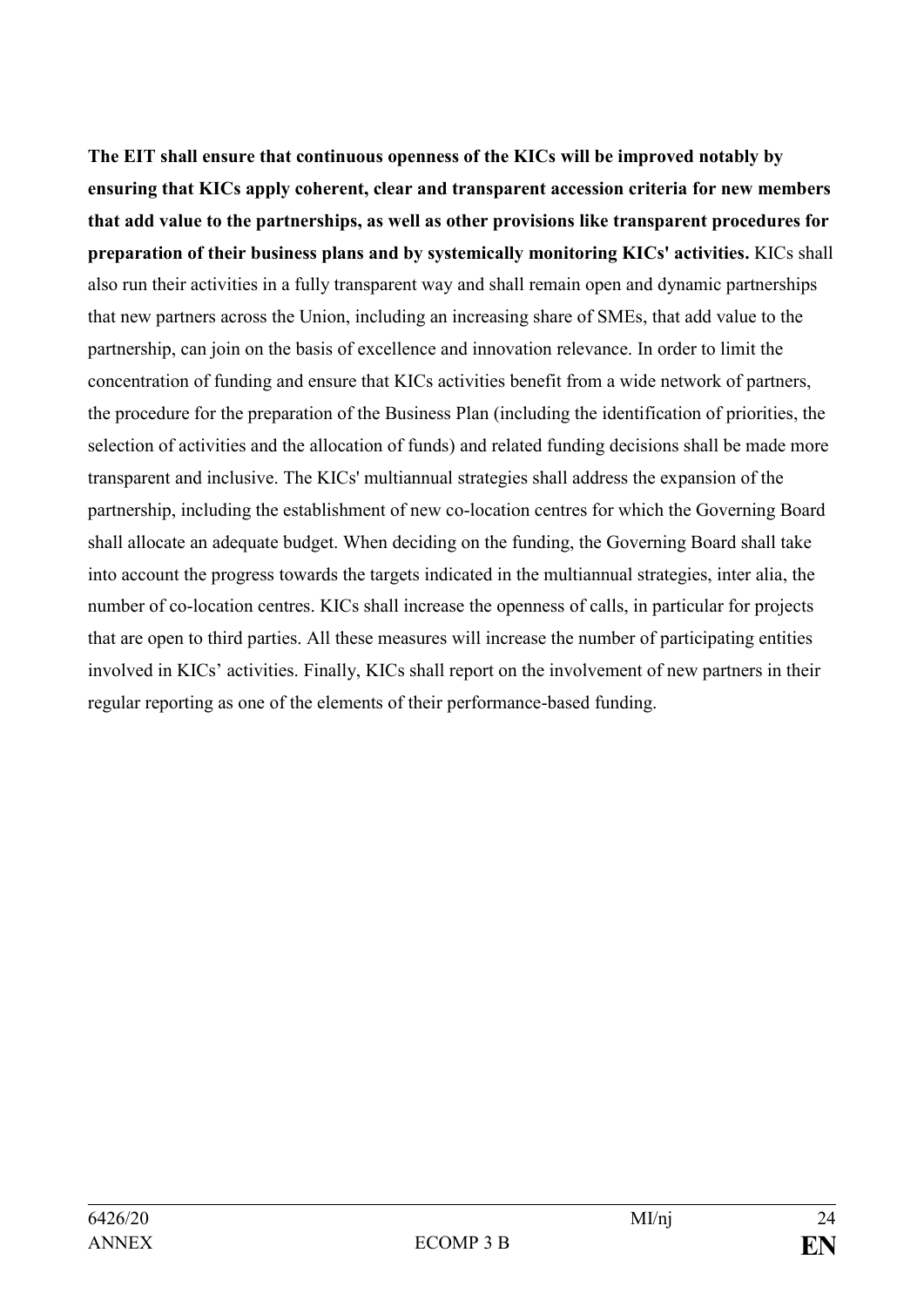**As KICs operate across the entire value chain of innovation, the EIT shall ensure an appropriate balance of education, entrepreneurship and innovation activities in KICs Business Plans and that KICs operations will be implemented through a lean and costefficient structure that keeps administrative and management costs to a minimum.** EIT shall ensure that KICs deliver their expected impacts through a broad range of activities, identified in the KICs' Business Plans, which effectively support the fulfilment of their objectives including potential impact on innovation ecosystems at local, regional, national and EU levels. Commitments from each KIC's partner throughout the contractual duration of the initiative shall be ensured by regularly monitoring the actual partner's contributions against the original commitments. EIT shall ensure that KICs have a risk management system in place for cases where some partners are not able to meet their original commitments.

## *3.6.2. KIC funding model*

**Through a lean and simplified funding model, the EIT is expected to enhance the impact of KICs and contribution of KICs towards reaching the objectives of the EIT and the Horizon Europe Programme as well as incentivise commitment from KICs partners.** In order to increase the value added of its support, the EIT shall adapt its funding model. There are four main areas where the EIT shall implement improvements.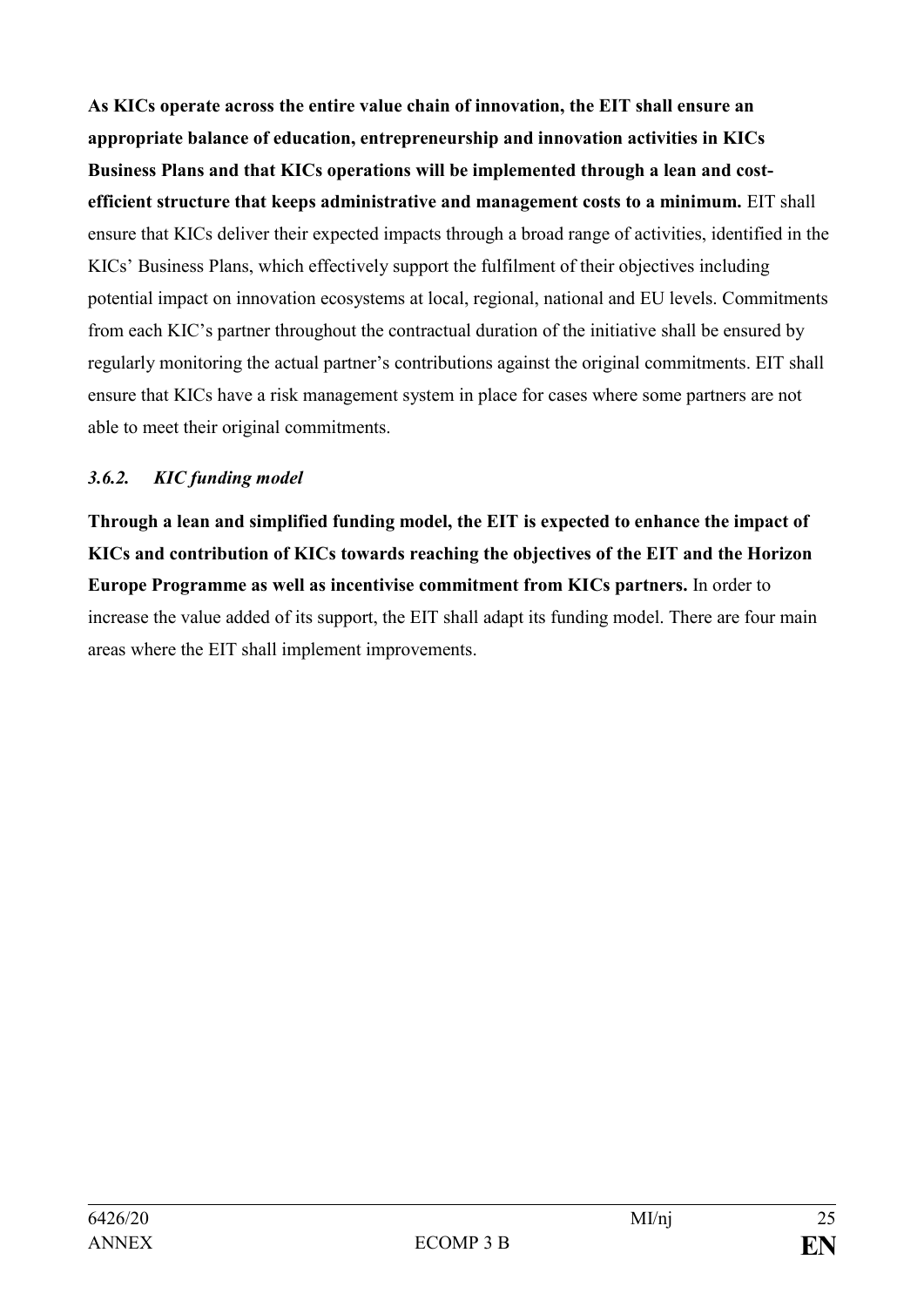**Firstly, the EIT shall gradually reduce its funding rate for KIC added value activities in order to increase the levels of private and public investments.** The adaptation of the funding model is expected to facilitate the KICs in the transition towards financial sustainability. It is expected to incentivise them to decrease gradually during the duration of the framework partnership agreements the share of EIT funding in their Business Plan while increasing the level of co-investment from non-EIT sources. Decreasing EIT funding rates for KIC added value activities shall be applicable across phases of the entire KICs' life cycle (start-up, ramp-up, maturity, exit from the EIT grant) as presented below.

|                            | Start-up      | Ramp-up           | <b>Maturity</b> | <b>Exit from EIT</b><br>grant                                 |
|----------------------------|---------------|-------------------|-----------------|---------------------------------------------------------------|
| Years                      | $1 - 4$       | $5 - 7$           | $8 - 11$        | $12 - 15$                                                     |
| <b>EIT Funding</b><br>rate | Up to $100\%$ | $\vert$ Up to 80% | Up to $70\%$    | Up to $50\%$ at<br>year 12,<br>decreasing by<br>10% per annum |

Figure 4: EIT co-funding rates 2021-2027

**Secondly, the EIT shall ensure that the grant allocation process will follow a performancebased funding model. The use of multiannual grants shall be increased**. The EIT funding shall be directly tied to progress made in the areas defined in Articles 10 and 11(2) of the EIT Regulation and to the KICs' objectives as laid out in their business plans, and could be reduced, modified or discontinued in case of lack of results. The EIT shall, inter alia, provide stronger incentives to KICs to strive for new partners as well as take corrective measures in particular based on their individual performance in order to ensure the highest level of impact.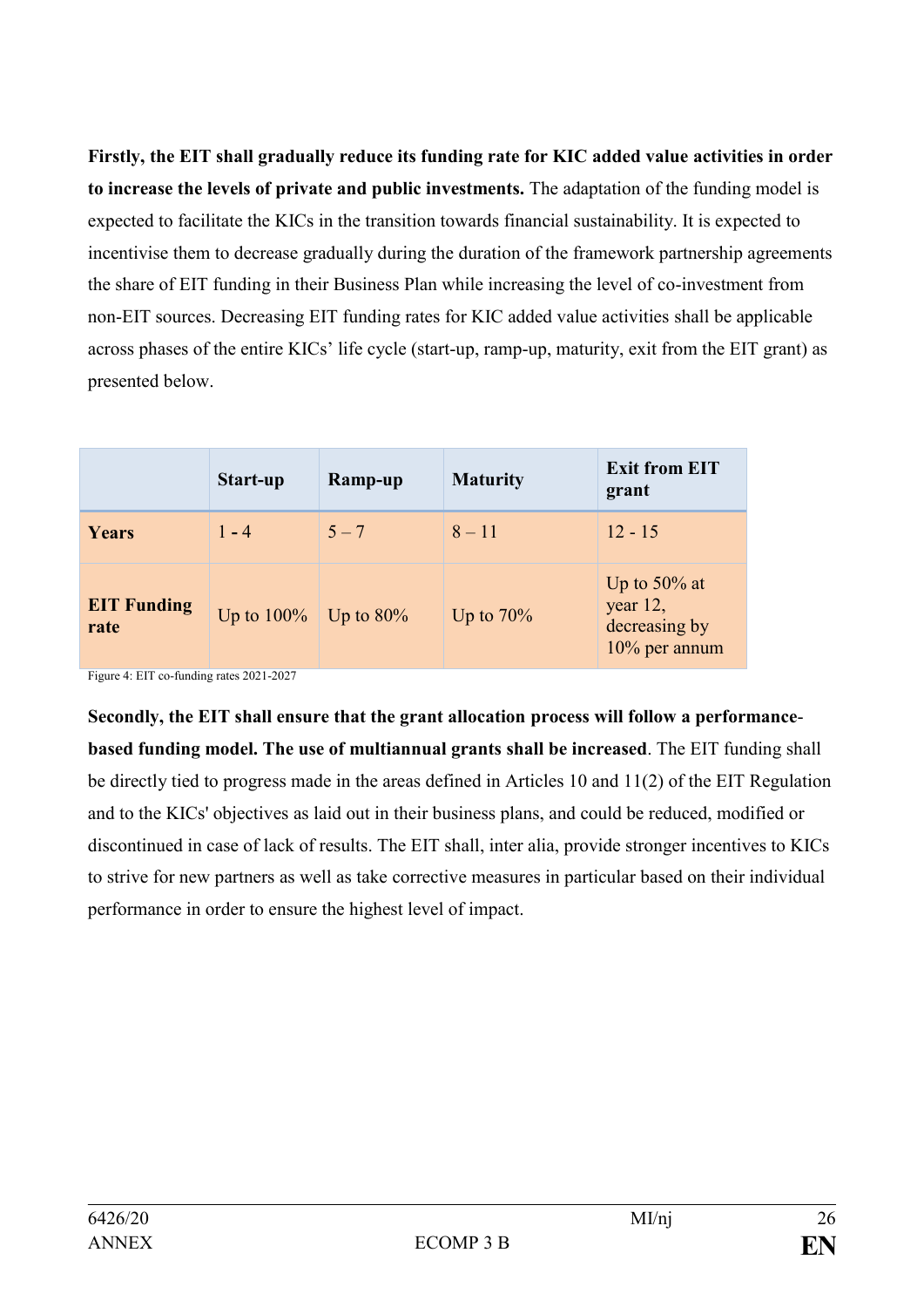**Thirdly, the EIT shall apply strict rules for reinforcing the assessment mechanism prior to the expiry of the first 7 years initial period of KIC's operations in accordance with Articles 10 and 11 of the EIT regulation.** This assessment to be undertaken with the help of external experts shall be in line with the best international practice, in line with the monitoring and evaluation criteria set out for European Partnerships in the Horizon Europe regulation. It shall take place before the expiry of the initial seven years period. As a result of the assessment, a decision shall be made by the Governing Board to either continue the financial contribution to a KIC, to modify or to discontinue it (thus not extending the framework partnership agreement with that KIC) and reallocate the resources to better performing activities.The Governing Board shall seek opinion from the Member States Representatives Group prior to taking that decision.

**Finally, the EIT shall continue its efforts towards simplification in order to alleviate**  unnecessary administrative burden<sup>9</sup> of the KIC, allowing the implementation of their annual **Business Plan and multi-annual strategy in an agile and efficient way.** This may include the use of lump sum or unit costs for relevant KIC activities. Moreover, in order to provide a better planning of the resources, in particular of innovation activities, as well as facilitate stronger commitment and long-term investment from participating partners in KICs activities, the EIT will sign multi-annual grant agreements with KICs including provisions for performance-based funding, when appropriate, under the respective framework partnership agreements. These multi-annual grant agreements should not exceed 3 years.

<sup>&</sup>lt;u>.</u> **9** In particular, the annual reporting on KIC complementary activities would be discontinued, as recommended by the Court of Auditors in its Special Report of 2016 ( Recommendation 1, p. 51).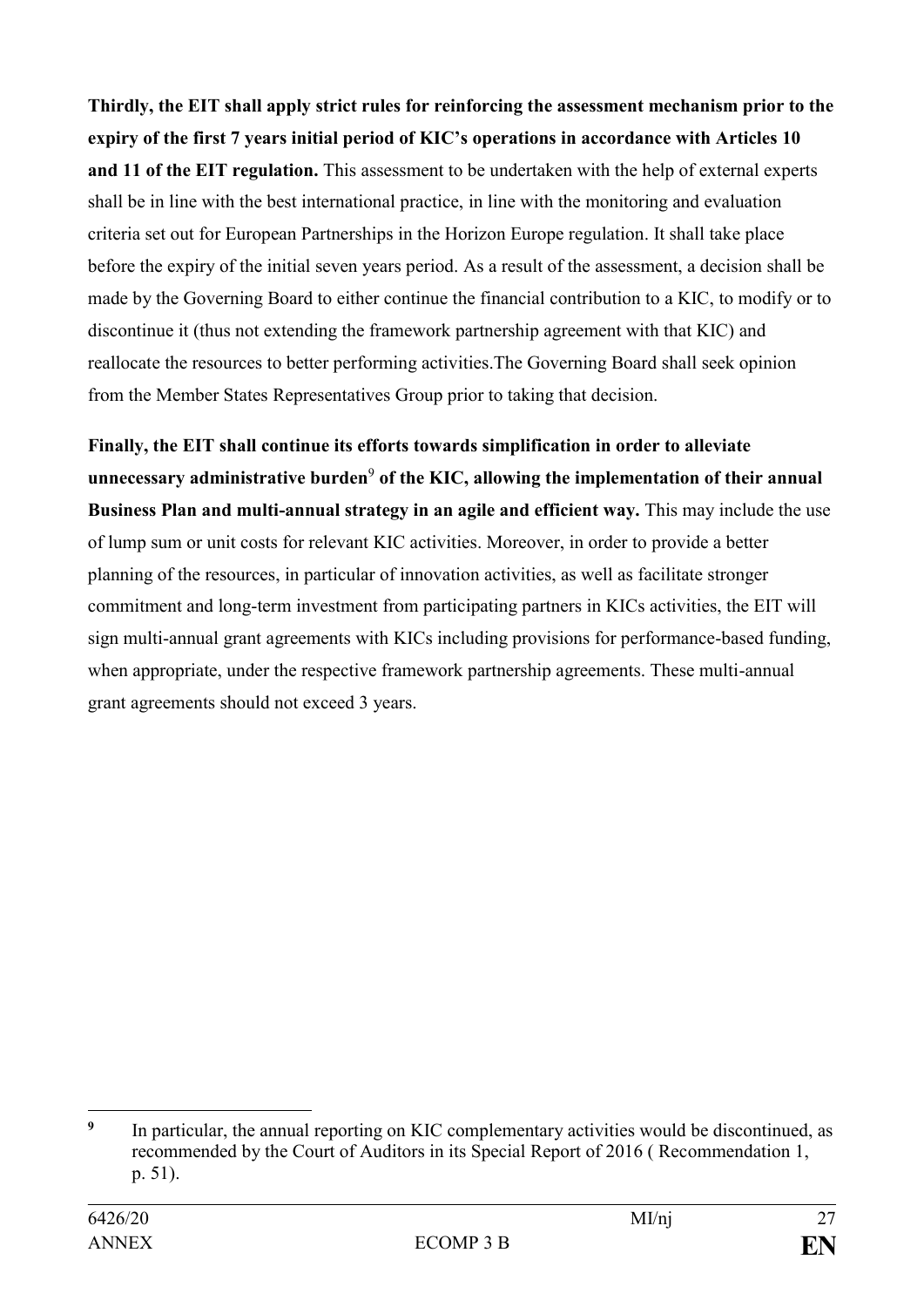*3.6.3 EIT relation with KICs after the termination of the framework partnership agreement* The EIT shall develop the general principles for the relation with KICs after the termination of the framework partnership agreement in line with Horizon Europe framework for European Partnerships. Subject to an in-depth independent study in close cooperation with the Commission, by the end of 2023, the EIT shall define the overall framework for its relations with the KICs for which the Framework Partnership Agreement is to be terminated in the course of the 2021-2027 programming period. Based on the overall framework and subject to a positive outcome of a final review, the EIT may conclude a "Memorandum of Co-operation" (MoC) with a KIC, aiming to maintain active cooperation with it after the termination of the framework partnership agreement. This Memorandum shall include, inter alia:

- rights and obligations linked to the continuation of the knowledge triangle activities as well as maintenance of the KIC's ecosystem and network, use of the EIT brand, participation in EIT Awards and in other initiatives organized by the EIT; the use of the EIT Label for education & training programmes; and relations with the EIT Alumni Community;
- conditions for participation in EIT competitive calls for some specific activities, where relevant, e.g. cross-KIC activities.The Governing Board will take into account the in-depth independent study when defining the types of activities to be supported via competitive calls.

## **3. 7. Synergies and complementarities with other programmes**

Building on its broad scope of action and distinctive role, the EIT is well placed to create synergies and provide complementarities, while avoiding duplications, with other EU programmes or instruments, including by reinforcing its support to KICs in their planning and implementing activities. The list below offers concrete examples where the EIT is expected to contribute to synergies in the mid to long term beyond Horizon Europe.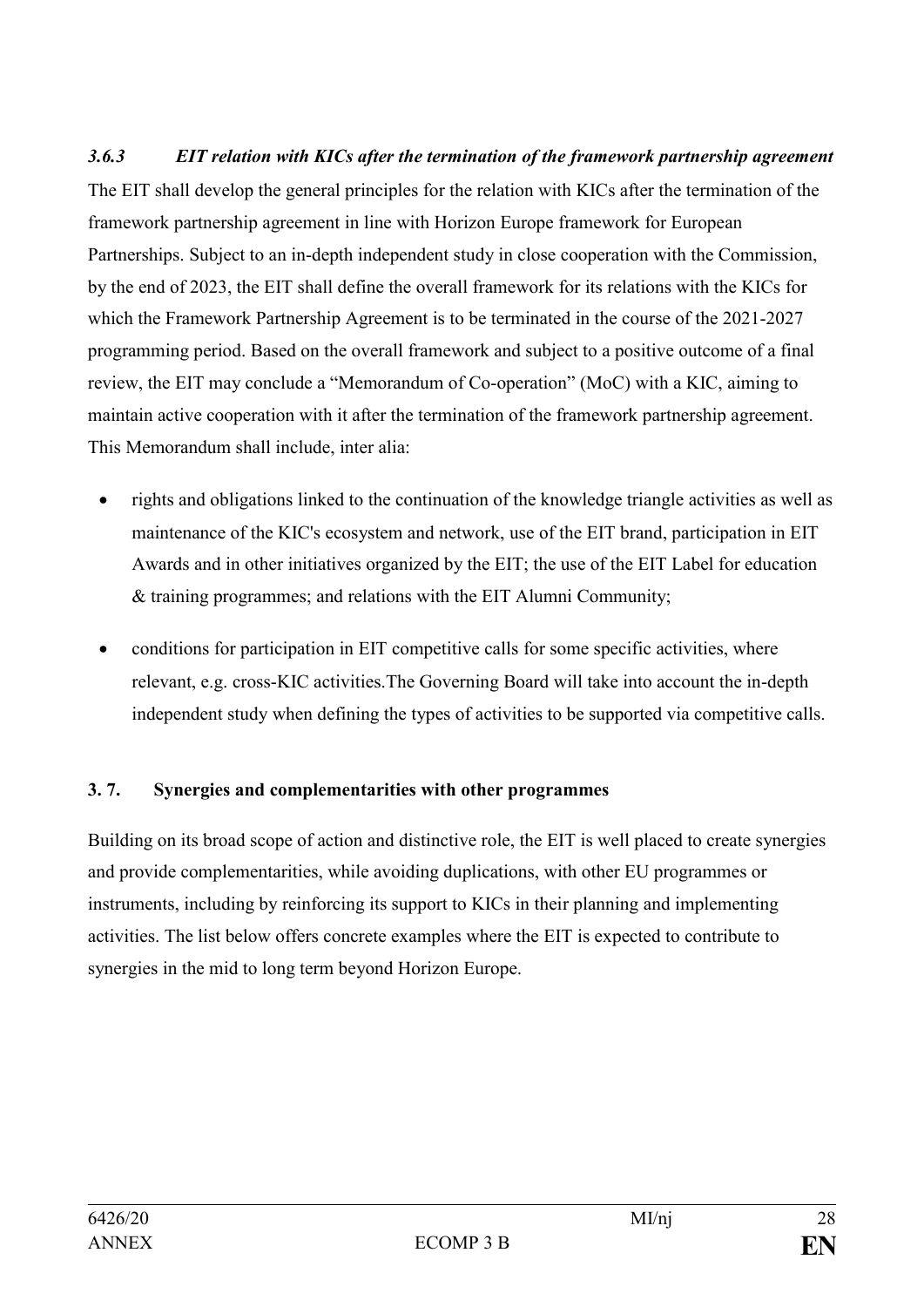## *Erasmus*

- Erasmus and EIT will establish synergies between their respective communities. Cooperation is to be geared towards ensuring access for Erasmus students participating in KIC partner higher education institutions to KICs' summer schools or other relevant training activities (for instance, on entrepreneurship and innovation management) and establishing contacts with the KICs' alumni network.
- Cooperation activities may also include delivery of training by EIT/KICs to academic staff (coming from all Higher Education Institutions, beyond the KICs) for curricula integrating entrepreneurship and innovation, as well as testing, adoption and scaling-up of innovative practices developed within Erasmus networks (like the Knowledge Alliances between higher education institutions and businesses) by KICs and vice versa.
- Synergies are to be ensured, where possible, with the European Universities initiative that could help mainstream EIT's educational activities to reach a systemic impact.

## *Digital Europe Programme (DEP)*

- The KICs will collaborate with the European Digital Innovation Hubs to support the digital transformation of the industry and public sector organisations.
- Feasibilities will be explored to use infrastructures and capacities developed within the DEP (e.g. data resources and libraries of artificial intelligence algorithms; high performance computing competence centres in Member States) by the KICs in education  $\&$ training, as well as for testing and demonstration purposes in innovation projects.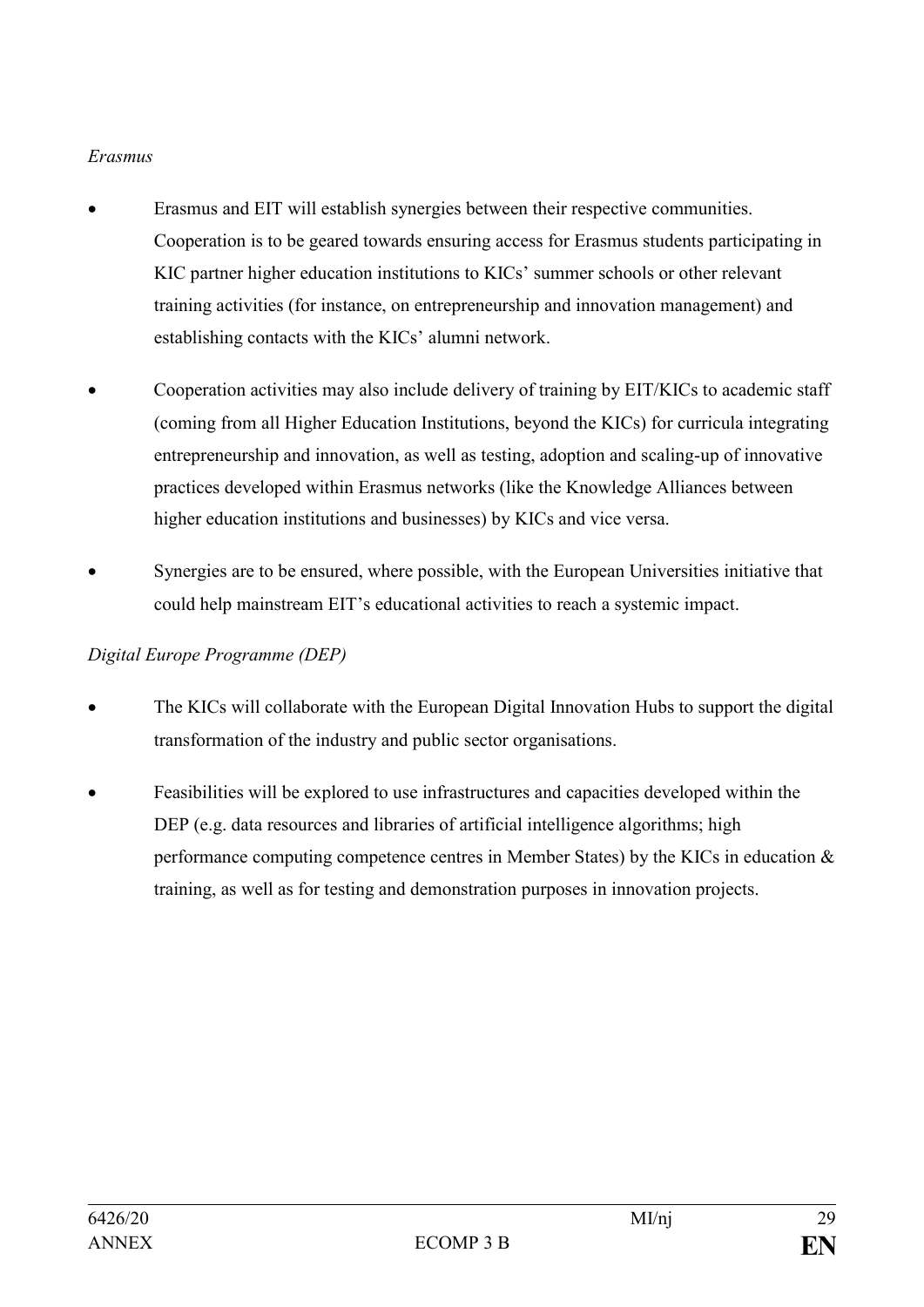## *Cohesion Policy Funds (in particular European Regional and Development Fund and European Social Fund)*

- EIT KICs, through their co-location centres and RIS entities, should promote regional and cross-regional cooperation between the knowledge triangle actors (education, research, business) and managing authorities, in synergy with interregional cooperation and investments along value chains in related smart specialization priorities areas, and the work of the thematic smart specialisation platforms. The EIT shall also explore contributing to the skills development initiatives under the Cohesion Policy Funds through exchange of best practices.
- The EIT shall promote, where relevant, the collaboration between the Smart Specialisation Platforms and relevant KICs in order to facilitate synergies between EIT resources, Cohesion Policy Funds and other European, national and/or regional programmes.

## *InvestEU*

- EIT KICs shall seek the collaboration of the InvestEU Advisory Hub to provide technical support and assistance to KICs'-backed ventures for the preparation, development, and implementation of projects.
- EIT KICs shall strive to contribute to feed the InvestEU Portal in order to bring investors and financial intermediaries closer to KICs'-backed ventures, in close collaboration with Commission services and in synergy with the EIC.

## *Creative Europe*

• The new Creative Europe Programme will among others be relevant for the activities of a future KIC on CCI. Strong synergies and complementarities are to be developed with the programme in areas such as creative skills, jobs and business models.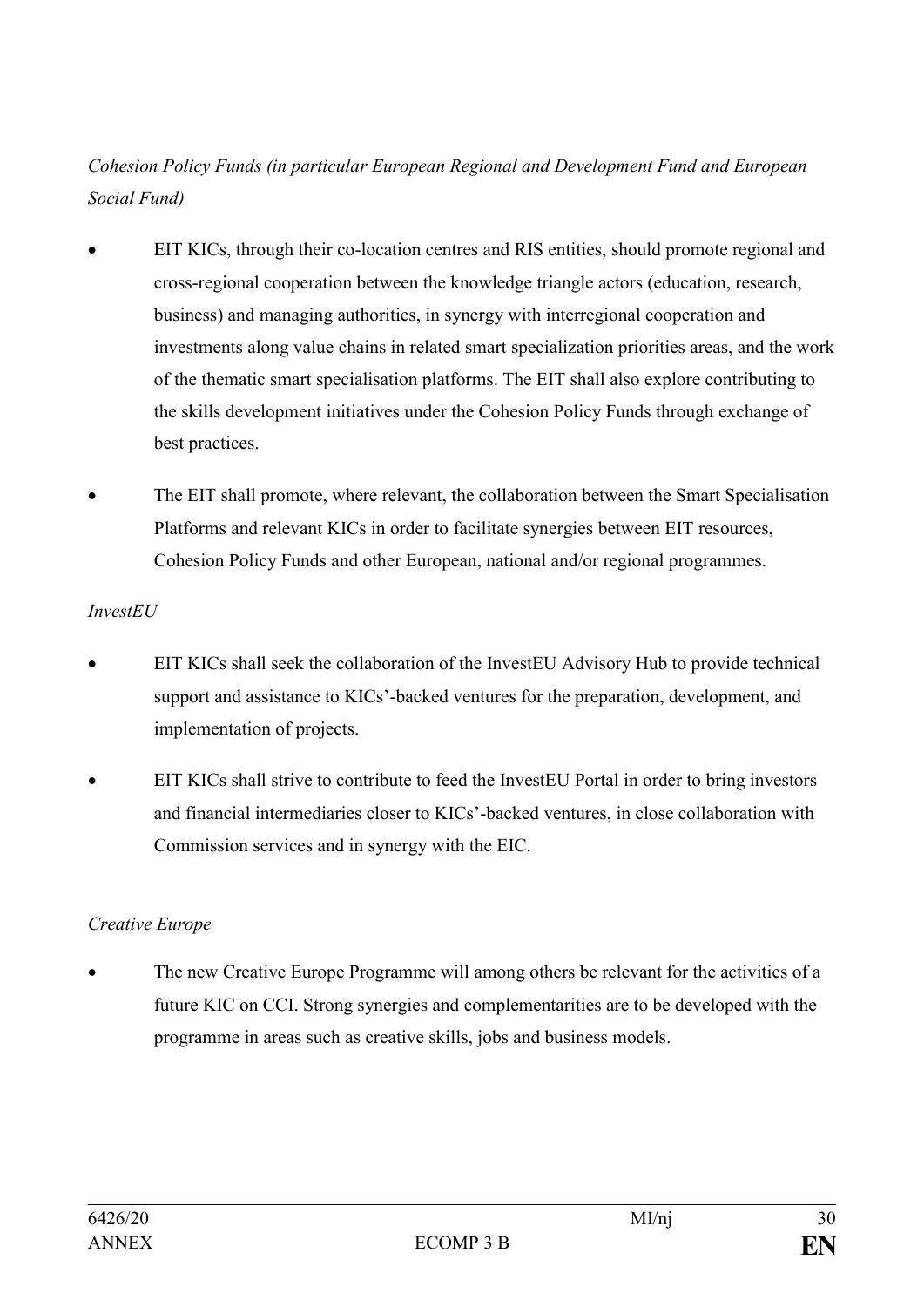## *Single Market Programme (COSME)*

• KICs shall seek cooperation with the Enterprise Europe Network (EEN) and its Sector Groups to facilitate business-to-business cooperation, technology transfer and innovation partnerships for entrepreneurs wishing to develop their activities across the EU and beyond. EEN organisations will promote EIT KICs activities among their SME clients. The EIT shall explore cooperation on the mobility programmes for new entrepreneurs to improve their entrepreneurial skills.

## **4. RESOURCES**

## *4.1. Budget needs*

The EIT's budget needs in the period 2021-2027 are EUR [3000] million and are based on two main components: 1) the expenditure for the existing eight KICs (reflecting that for three of them the framework partnership agreements will come to an end by 2024) and the launch of two new KICs (in 2023 and 2026); and 2) administrative expenditure.

Around EUR [2920] million (97% of the total EIT budget) is envisaged to fund existing and new KICs of which:

- at least 10% and maximum 15% shall be dedicated for the Regional Innovation Scheme;
- maximum 7% shall be dedicated to cross-KIC activities, including competitive calls addressed to KICs for which the framework partnership agreement is terminated;
- maximum 3% shall be dedicated to a new pilot to help develop the entrepreneurial and innovation capacity of HEI.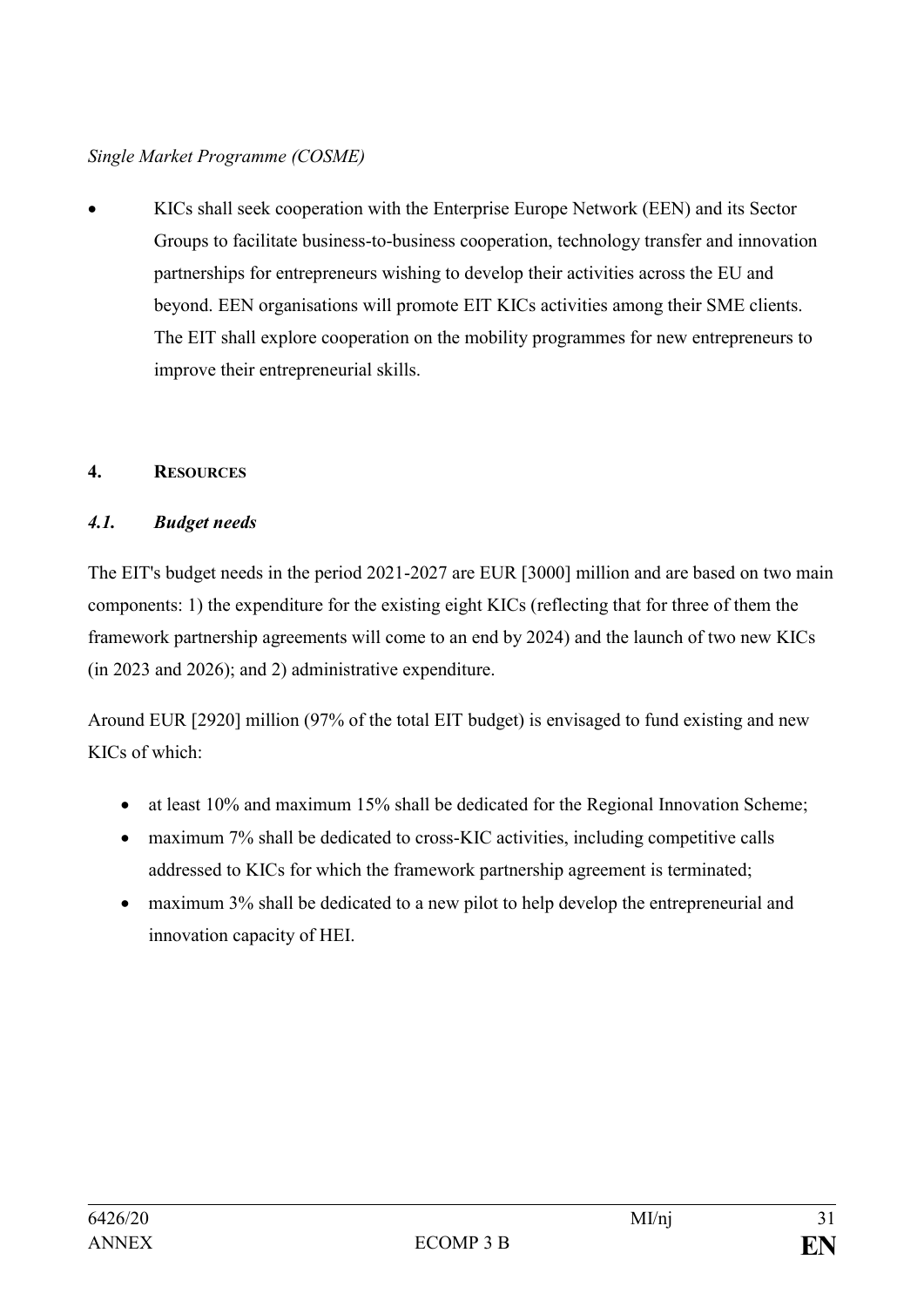Through the introduction of a gradually decreasing EIT funding rate, the KICs are expected to mobilise a further EUR [1500] million of other public and private sources. The budget for the launch of two new KICs (to be launched in 2023 and 2026, respectively) will be around EUR [300] million. Should additional budget to that of the EIT become available, the EIT could also launch additional KICs.

The EIT shall continue to be a lean and dynamic organisation. The costs of administrative expenditure, covering necessary staff, administrative, infrastructure and operational expenses, will increase but on average not exceed 3% of the EIT budget. Part of the administrative expenditure is covered by Hungary through provision of free of charge office space until the end of 2029. On this basis, administrative expenditure will therefore be approximately EUR [80] million for 2021-2027.

## *4.2. Impact (monitoring and evaluation)*

The measurement of EIT's impact is expected to be continuously improved over the next programming period taking into account the lessons learnt and the experiences gained so far. The EIT shall apply an evaluation, reporting and monitoring framework in accordance with Articles 10, 11 and 19 of the EIT Regulation ensuring coherence with the overall approach taken for Horizon Europe while catering for flexibility. In particular, feedback loops between the Commission, EIT and KICs shall be improved in order to address the objectives in a consistent, coherent and efficient manner.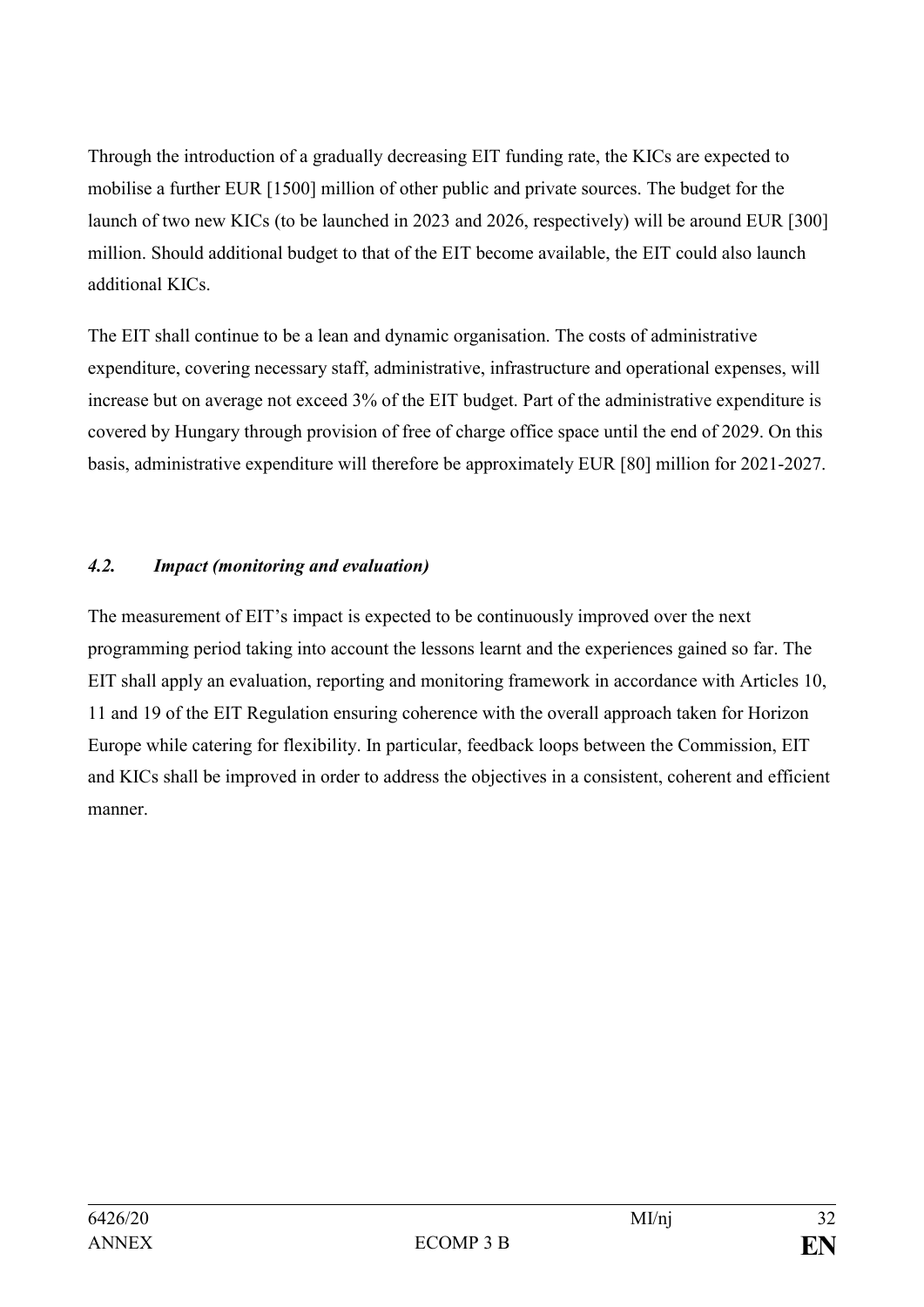#### *4.2.1. Reporting and Monitoring*

**The EIT shall improve its current monitoring systems and introduce a reporting and monitoring framework including key performance indicators, aligned with the Key Impact Pathways of the [Horizon Europe programme].** The reporting and monitoring of the KICs operational performance and their results will be a primary task of the EIT and shall be implemented in cooperation with Horizon Europe common corporate services. The reporting and monitoring system for KICs shall be built into the overall Horizon Europe monitoring system, in particular by implementing common data models including data collection stored in a common database. The Commission shall take part in the co-design of all relevant impact and monitoring indicators and tools developed or applied by the EIT in order to ensure compatibility and consistency with the overall Horizon Europe monitoring system, including the key impact pathways, the criteria framework for European Partnerships and the Strategic Planning Process. Continuous monitoring, as well as interim review and assessment procedures, including for establishing a sound set of quantitative and qualitative indicators and their related baseline and targets, shall be established by a decision of the Governing Board. Furthermore, EIT shall take into account the deployment of the Innovation Radar methodology in Horizon Europe, and shall explore how Innovation Radar could be leveraged by the KICs for enhancement of its monitoring activities.

The results of such monitoring shall feed into the KICs business planning processes and determine the allocation of the EIT's performance-based funding of the KICs' activities and the preparation of the framework partnership agreements and grant agreements with the KICs as beneficiaries. Furthermore, the results of the monitoring of the KICs is expected to feed into the strategic coordinating process for the European Partnerships.

The EIT activities, including those managed through KICs, are expected to have

(1) *technological/economic/innovation impact* by influencing the creation and growth of companies, as well as the creation of new innovative solutions to address global challenges, creating direct and indirect jobs and mobilising other public and private investments;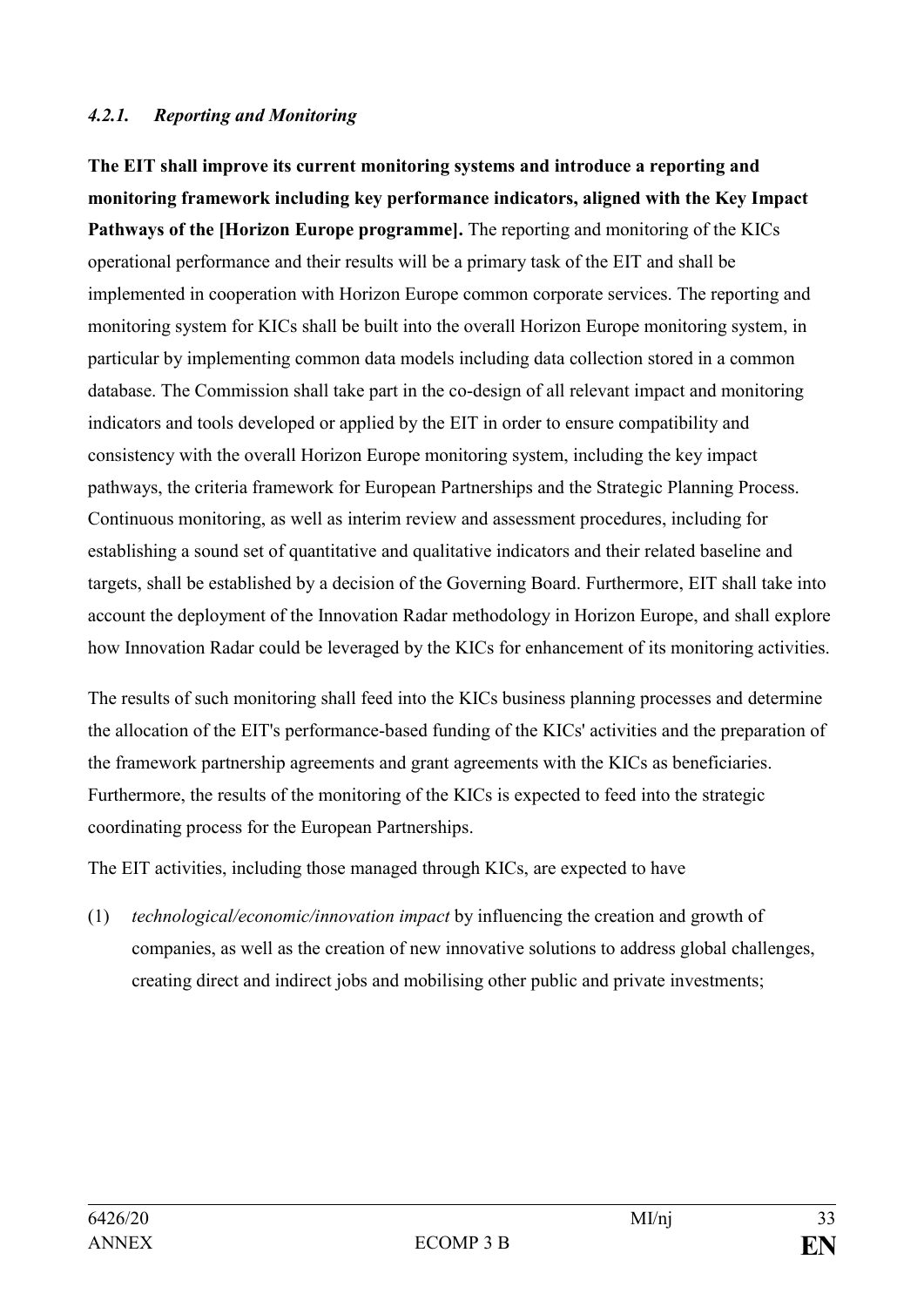- (2) *scientific and educational impact* by strengthening human capital in research and innovation, enhancing innovative and entrepreneurial skills both at individual and organisational levels and fostering the creation and diffusion of knowledge and innovation openly within society;
- *(3) societal impact* by addressing EU policy priorities in the fields of climate change, energy, raw materials, health or food through innovative solutions, engagement with citizens and endusers and by strengthening the uptake of innovative solutions in these areas in society.

**The EIT shall ensure the development of the specific societal indicators in the KICs areas of activity and its regular monitoring in line with Horizon Europe framework for societal impact.** Additional indicators, including societal impact indicators in the KICs areas of activity, shall be developed by the EIT together with the Commission in line with the development of the Horizon Europe programme indicator framework and shall reflect the overall approach for European Partnerships to contribute to scientific, economic and societal impact. Overall the alignment of the impact indicators with Horizon Europe aims at monitoring the progress towards the set objectives over time. This is expected to ensure a comparative evidence-base on results and impacts generated by KICs vis-à-vis the rest of the programme. In addition, the EIT shall ensure that the monitoring system would capture progress in relation to activities specific to the KIC model, such as knowledge triangle integration and entrepreneurial skills. For example, the indicators on EIT education-related activities (including those supporting the capacities of HEIs) shall monitor human capital skill acquisition (short term), career (medium term) and working conditions (long term), HEIs engagement and capacity improvement (short term) or HEIs role and performance in local innovation ecosystems (medium and long term).

The continous monitoring of KICs shall address**,** inter alia**,** the following aspects:

- Progress towards financial sustainability
- Progress towards pan-European coverage and openness
- Effectiveness in business acceleration (i.a. high-growth ventures created and supported)
- KIC's administrative and management costs.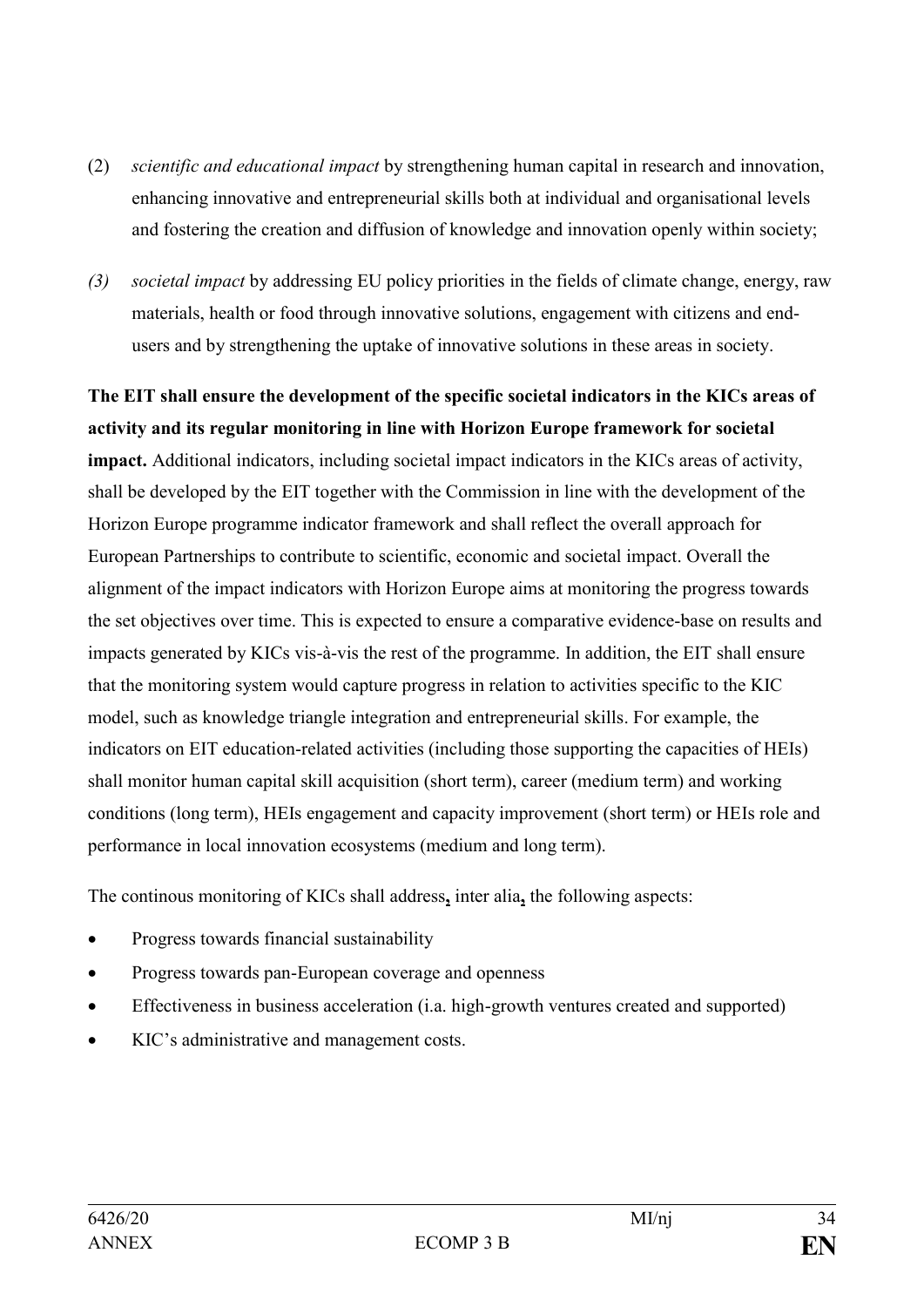The table below provides the non-exhaustive list of key performance indicators and their targets that is expected to be monitored by the EIT in 2021-2027. These indicators provide the main input and output orientations for monitoring the achievement of EIT's key objectives for the period 2021- 2027 such as fostering innovation and entrepreneurship through better education, increasing its local and regional impact and openness towards potential partners and stakeholders, ensuring balance between revenues and costs, establishment of new co-location centres and bringing new innovative solutions to global challenges to market.

| <b>Key Performance</b><br><b>Indicators</b>                                                                                  | Target 2023<br>(baseline 2020) | Target 2027<br>(baseline 2020) |
|------------------------------------------------------------------------------------------------------------------------------|--------------------------------|--------------------------------|
| No. of entities/organisations<br>participating in EIT and KIC<br>activities                                                  | 20 % increase                  | 50 % increase                  |
| No. of innovations (products<br>and services) launched on the<br>market                                                      | 1.500                          | 4.000                          |
| <b>Higher Education Institutions</b><br>involved in EIT and KIC<br>activities                                                | 285                            | 680                            |
| No. of students involved in<br>EIT and KICs education<br>activities                                                          | 8.500                          | 25.500                         |
| No. of start-ups supported                                                                                                   | 300                            | 700                            |
| KICs' co-funding                                                                                                             | <b>700 MEUR</b>                | <b>1500 MEUR</b>               |
| No. of entities/organisations<br>participating in EIT and KIC<br>activities from regions<br>outside the KICs' CLC<br>regions | 50 % increase                  | 100 % increase                 |

The EIT shall ensure that the project data it collects through its internal monitoring system, including the results from KICs, are fully integrated in the overall data management system of Horizon Europe programme. The EIT shall ensure that detailed information arising from its monitoring and evaluation process are made available timely and are accessible in a common e-database on Horizon Europe implementation. In addition, the EIT shall ensure dedicated reporting on quantitative and qualitative impacts, including on committed and actually provided financial contributions.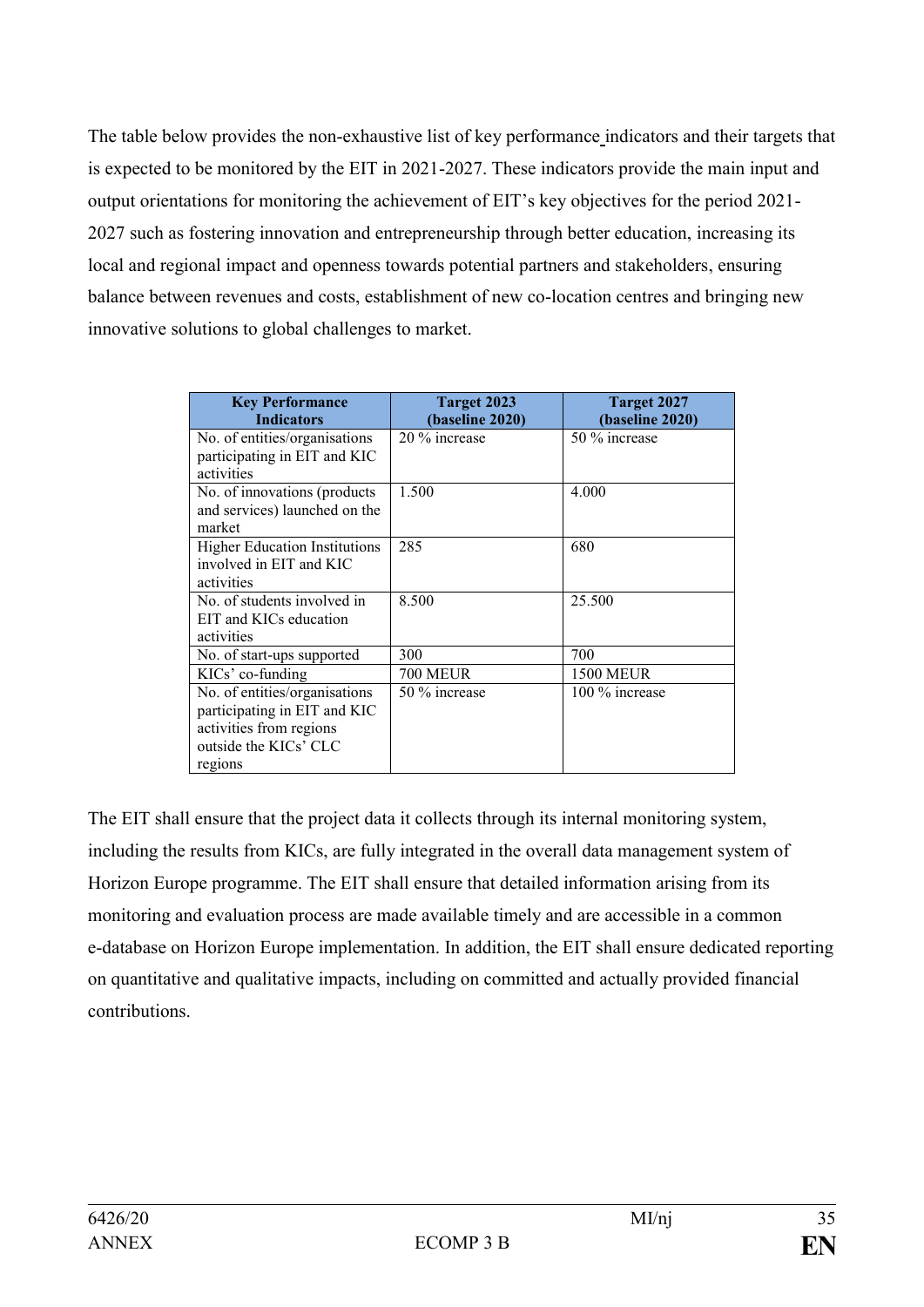#### *4.2.2. Evaluation, interim review and comprehensive assessment*

The periodic evaluations of the EIT activities, including those managed through KICs, shall be carried out by the Commission in line with the provisions of the EIT Regulation and Horizon Europe Regulation. Following Article 19, paragraph 2, of the EIT Regulation, these evaluations shall notably assess the effectiveness, efficiency, relevance, coherence and EU added value of the EIT activities, including through its KICs. They shall be based on independent external evaluations and will feed into the overall interim and final evaluations of Horizon Europe.

Each KIC shall be subject to a comprehensive assessment by the EIT with support of external xperts before the end of the 7<sup>th</sup> year of the Framework Partnership Agreement, as well as to a final review before its end in case of extension. On the basis of the first assessment, the Govening Board shall decide on whether to extend the FPA beyond the first 7 years, while the final review shall be used as a basis to negotiate the possible MoC. In these evaluations, in line with Article 11, paragraph 2, of the EIT Regulation, the EIT Governing Board shall take into account in particular the monitoring criteria set out for the European Partnerships in the Horizon Europe regulation, the achievement of KIC's objectives, and its coordination with other relevant research and innovation initiatives, the achieved level of financial sustainability, KIC's capacity to ensure openness to new members and its achievement in attracting new members, within the limits of the Union financial contribution referred to in Article 20 of the EIT Regulation, the EU added value and relevance with regard to the objectives of the EIT.

In addition, in line with Article 11, paragraph 1a, of the EIT Regulation, the EIT, under the supervision of the Governing Board, shall prepare interim reviews of the KICs performance and activities covering their first three years of the framework partnership agreement (i.e. the KICs' start-up phase) and, if it is the case, the three years following its extension (i.e. the maturity phase). Those reviews shall be based on the annual monitoring performed by the EIT; they shall help the EIT Governing Board to get early indications on KICs' performance with respect to their strategy and targets, as well as the compliance to EIT Governing Board indications.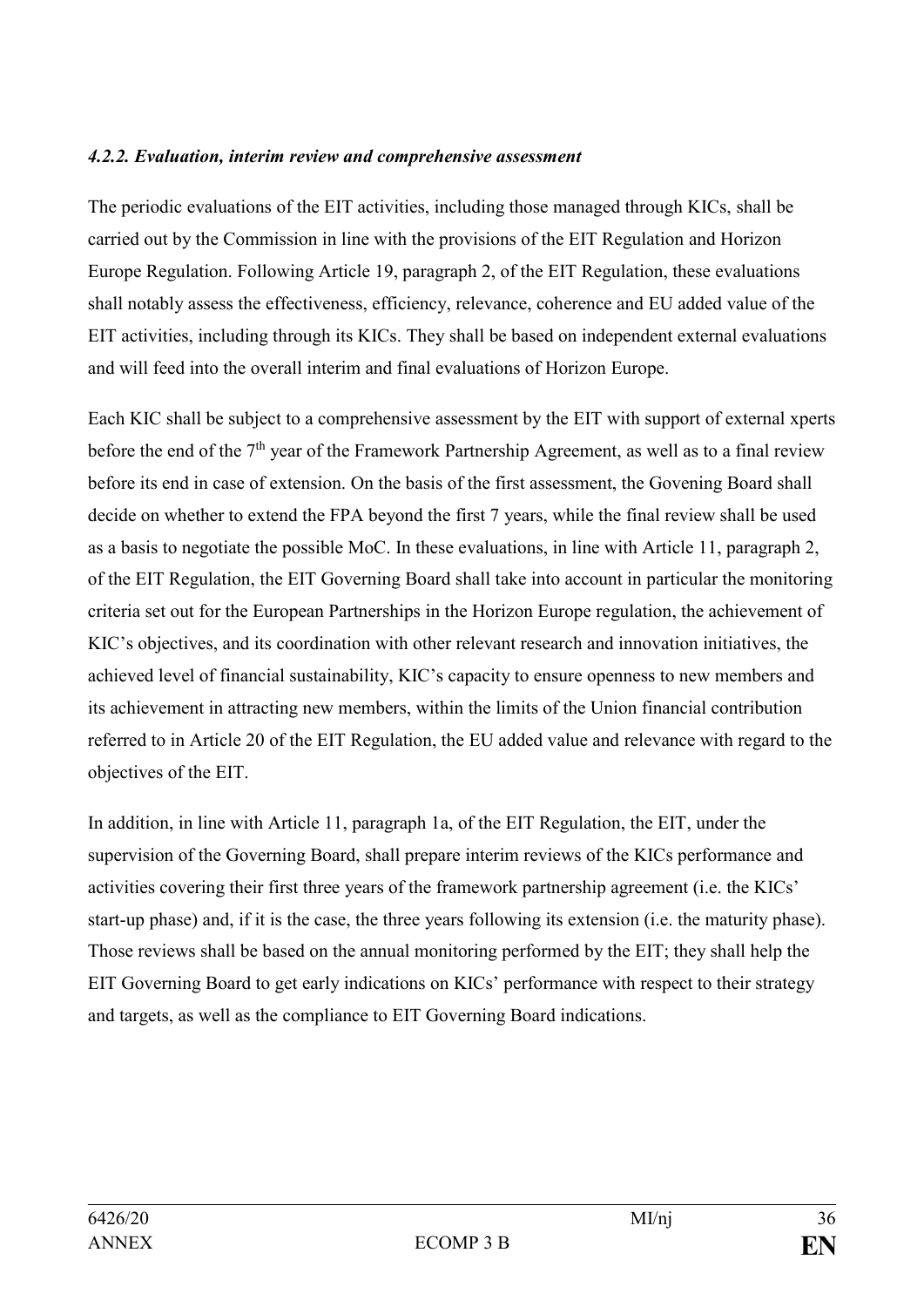In line with Article 11, paragraph 3, of the EIT Regulation, in the event that the continuous monitoring, interim reviews or the comprehensive assessments of a KIC show inadequate progress in areas referred to in Article 10 or lack of European added value, the Governing Board shall take appropriate corrective measures. The corrective measures may take the form of reduction, modification or withdrawal of the EIT financial contribution, as well as binding recommendations related to KICs' activities or suggestions for adaptations of its delivery and operational models.

The results of these interim reviews and evaluations shall be made publicly available, communicated to the Member States' Representatives Group and reported to the strategic coordinating process for European Partnerships.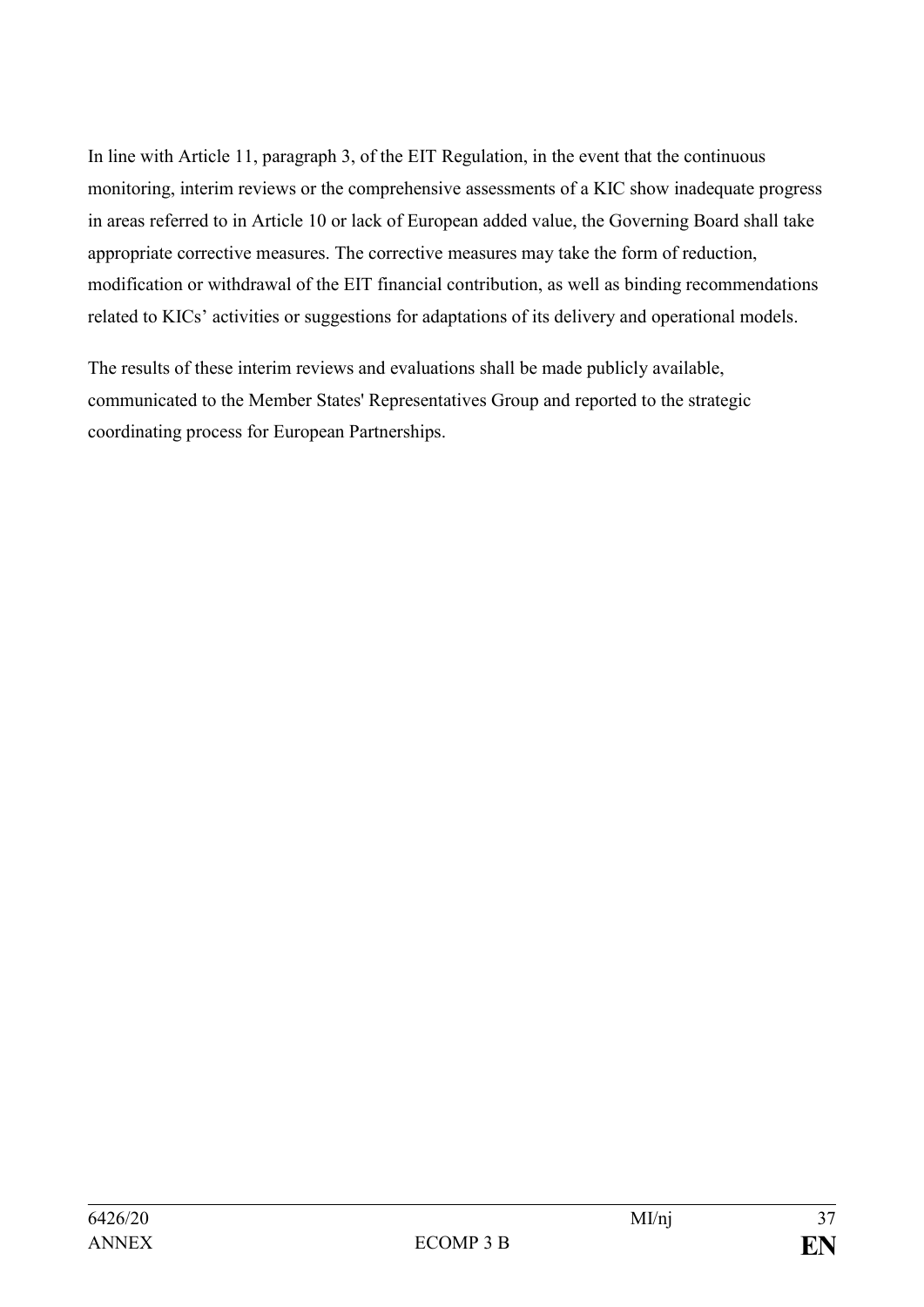## **5. ANNEX 1A**

The priority field for launching a new Knowledge and Innovation Community in 2023 is: Cultural and Creative Industries.

The list of possible priority fields for launching a second new Knowledge and Innovation Community in 2026 is:

- Water, Marine, and Maritime
- Security and Resilience
- Inclusion, Integration and Migration

#### **6. ANNEX 1B**

## **FACTSHEET ON THE KNOWLEDGE AND INNOVATION COMMUNITY "CULTURAL AND CREATIVE INDUSTRIES"**

#### **The Challenge**

Cultural and Creative Industries (CCI) can bring a horizontal solution to an array of rising challenges, which are of a permanent nature, and can be addressed through research and innovation activities. These challenges can be grouped into four pillars: 1) Europeans' creativity, cultural diversity and values; 2) European identity and cohesion; 3) European employment, economic resilience, and smart growth; and 4) Europe as a global actor.

**Europeans' creativity and cultural diversity** depends on resilient and robust cultural and creative sectors. However those sectors, notably the audio-visual or music sector, are facing a number of challenges as a result of the increased competition from global players and the digital shift.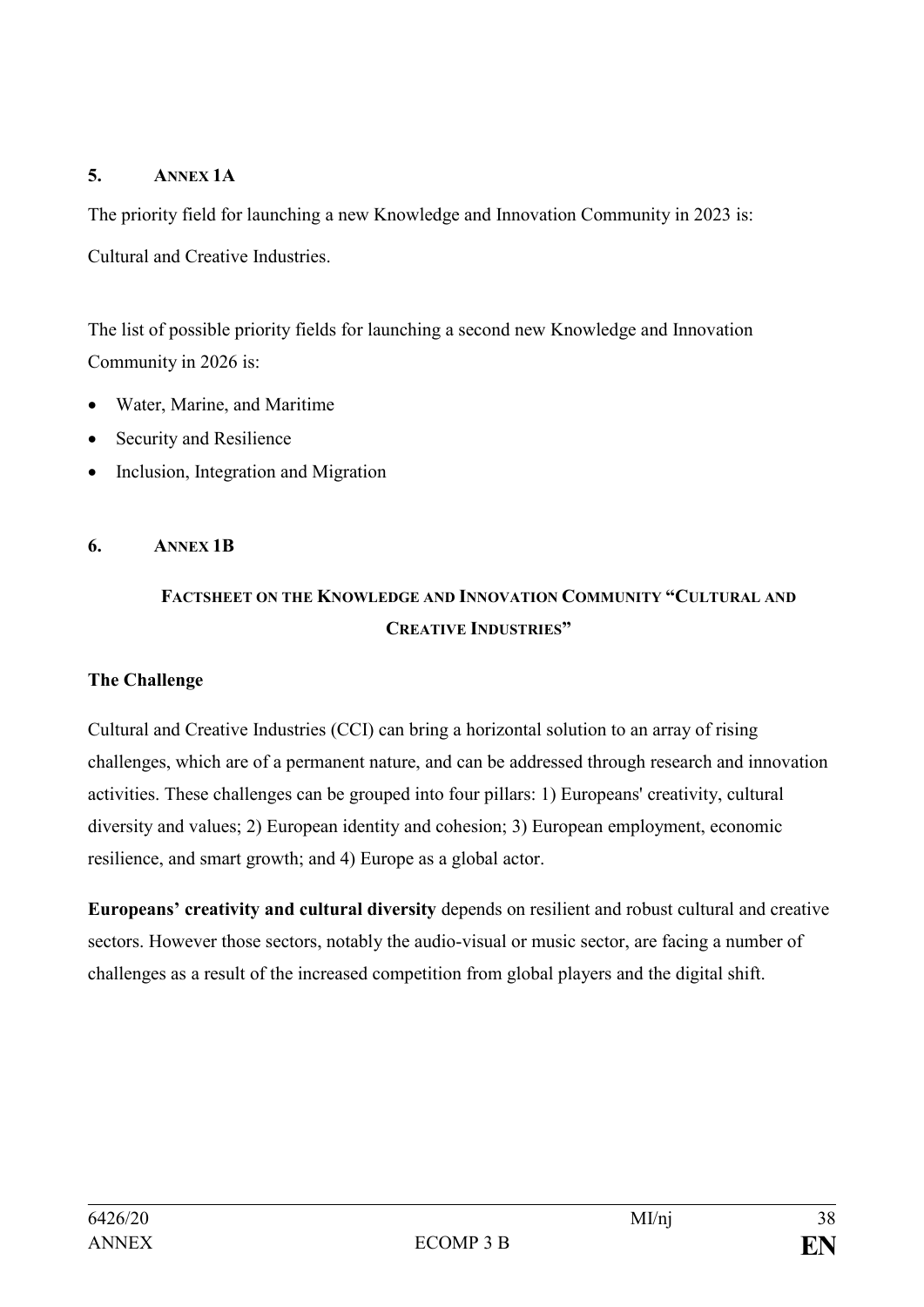- Producers, distributors, broadcasters, cinema theatres and all types of cultural organizations need to innovate in order to attract new generations of audiences.
- The shortage of entrepreneurship and cross-cutting skills in CCI**<sup>10</sup>** concerns both emerging sub-sectors as well as very mature ones that undergo a profound digital transformation. These skills are needed for innovation and crucial in light of labour market changes that the sector is facing.

Societal challenges related to the **European identity and cohesion** can generally be described in terms of lack of 'bridges' connecting different parts of the society including different territories. They include issues related to social exclusion, the need to build closer intercultural links and developing a sense of common belonging based on our cultural diversity and common heritage that could be addressed through more inclusive and accessible community participation, innovations in design, architecture and the use of public spaces, as well as culture-led social innovation. In particular:

- There is limited cooperation between researchers and between research and industry as well as insufficient coordination of R&D efforts, sharing of methods, results, and best practices.
- The level of integration of creative clusters and innovation hubs is insufficient.
- A significant share of regional smart specialization priorities in Europe refer to culture under different angles (e.g. cultural heritage, creative industries, arts, etc.). Given the important role of culture and creativity for the economic and social development of cities and regions and their ability to further help address disparity issues across Europe, the potential of the CCI KIC is high.

1

**<sup>10</sup>** Cultural and creative studies in European universities are mostly focused on the "creative part" and their graduates are not always ready to enter the modern labour market as they lack cross-sectoral (entrepreneurial, digital, financial management) skills. With regards to HEIs, the EU is trailing behind the USA in Communication & Media studies (while EU universities are performing better in more traditional disciplines such as Art & Design or Performing arts).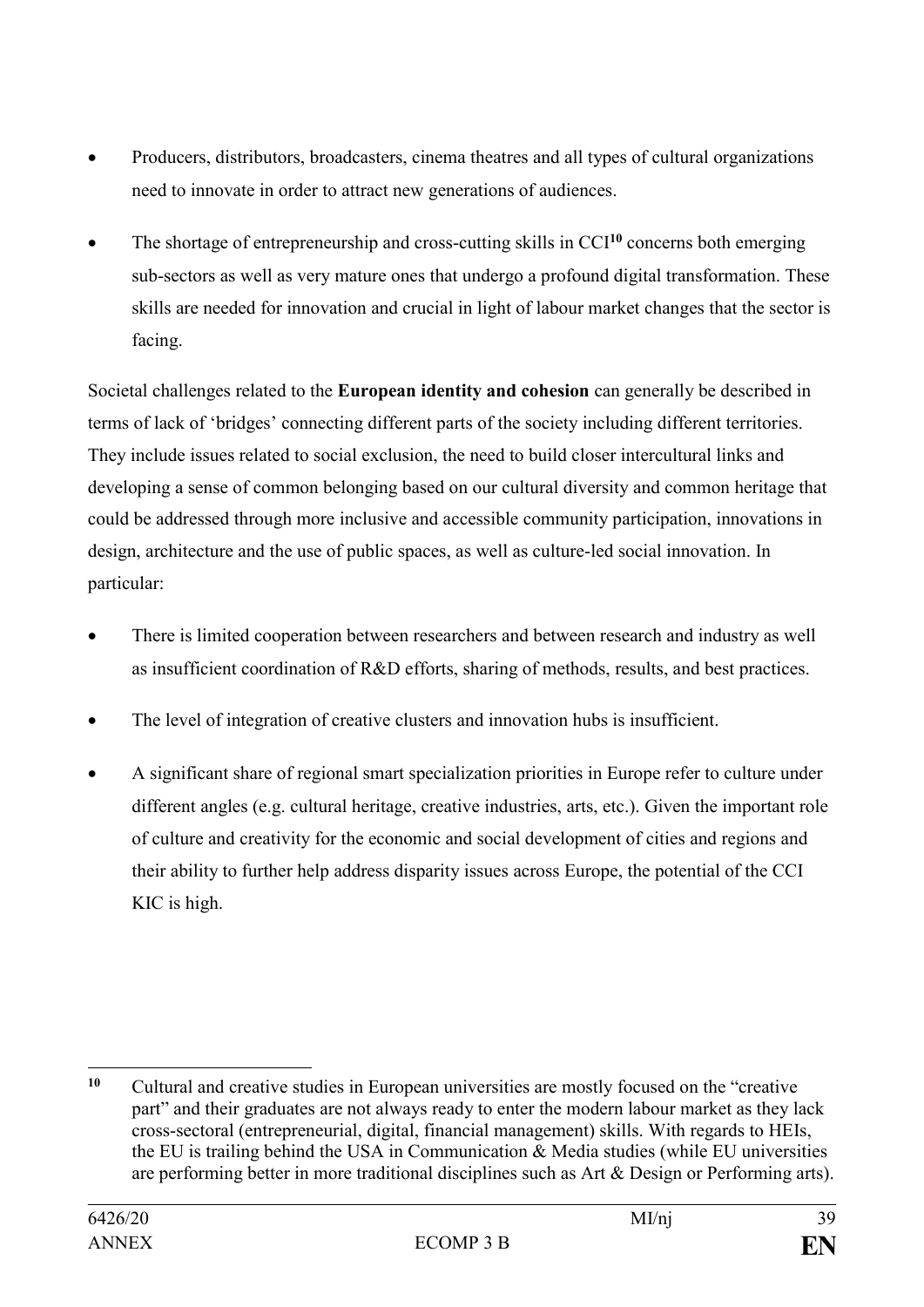Challenges related to **European employment, economic resilience, and smart growth**, include economic issues such as unemployment (especially youth unemployment) and global competition.

- There is a high market concentration: around 50% of the total turnover and added value is generated in Germany, United Kingdom, and France.
- European industries are challenged by digitization and globalization and their powerful impact on the way artists produce and distribute their works and relate to their audiences.
- Creative, cultural and artistic productions often face the challenge of monetarizing their output and products, therefore creating highly precarized areas of work. New innovative ways of supporting micro, small and medium scale creative and cultural organizations and enterprises should be found.

Finally, the role of **Europe as a global actor** includes the need to enhance the dissemination of the cultural content created in Europe. Europe needs to remain competitive in the global digital race for creation of new technologies (e.g. AI, IoT, blockchain) for which CCI are important generators of content, products and services globally. Moreover, on a global scale, CCI (e.g. design, architecture, etc.) contribute actively to the sustainable development and drive green innovation, while cultural content (literature, film and the arts) can, in addition to its self-standing value, raise awareness of ecological problems and inform public opinion.

#### **Relevance and Impact**

An EIT KIC on CCI – with its holistic and integrated approach - will help address all challenges defined above. By covering nearly all sectors of our lives, society and economy, such KIC will be highly relevant in terms of economic and societal impact, unlocking strategic opportunities for economic, technological as well as social innovation.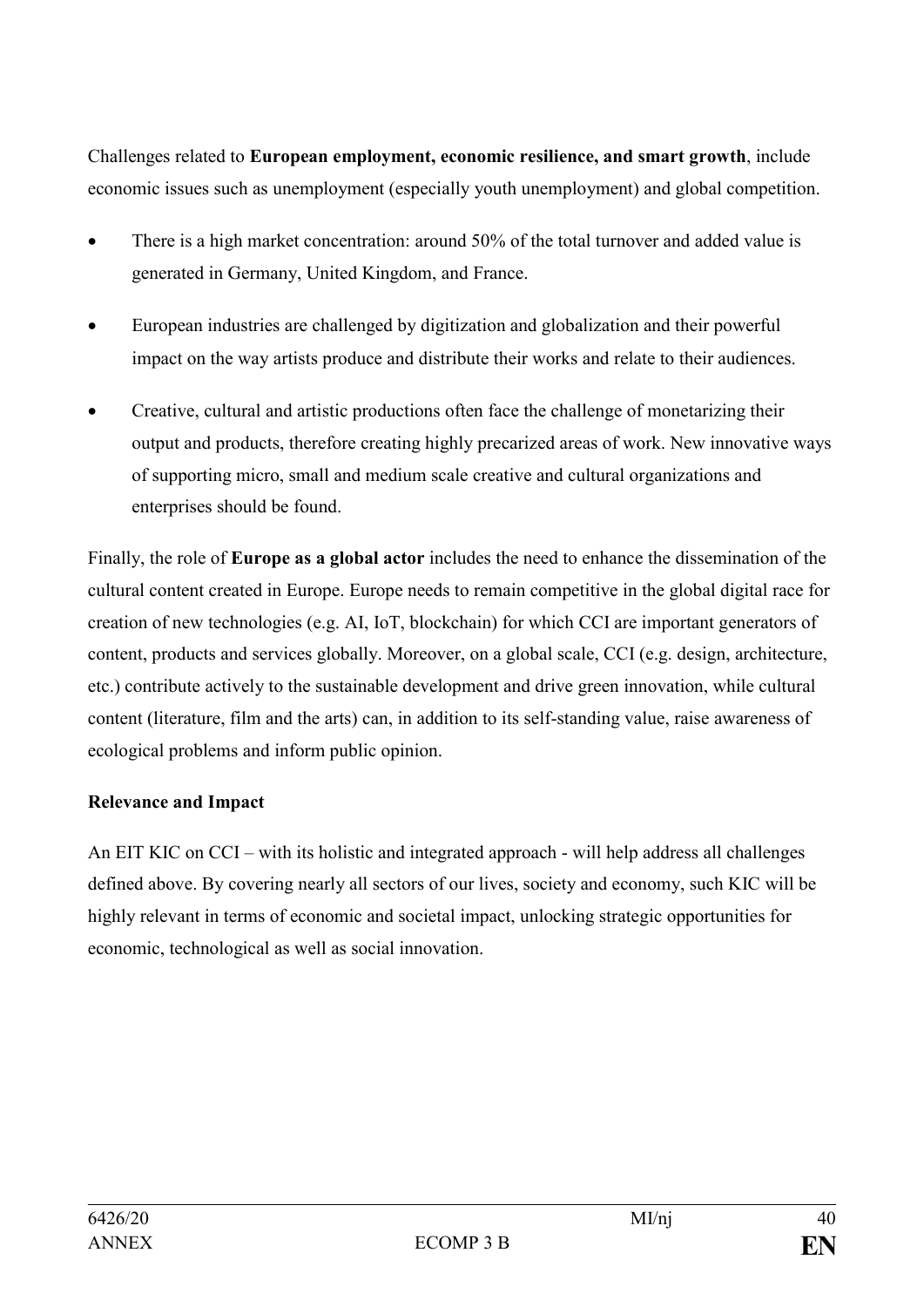Culture-based and creativity-driven innovations boost European competitiveness either directly by creating new enterprises and jobs or indirectly by creating cross-sector benefits to the wider economy, improving quality of life and increasing the attractiveness of Europe. CCIs are increasingly seen as new sources of smart, sustainable and inclusive growth and jobs. employing already more than 12 million people in the EU, which amounts to 7.5% of all EU people in employment.

The contribution of culture and creativity to innovation is not limited to the direct impact of the CCI, since innovation across-the-board is increasingly driven by non-technological factors such as creativity, design and new organisational processes or business models. In particular, CCI with distinct value chains (i.e. music, arts, design, fashion, audio-visual, video games, architecture …) have a strong innovation capacity in economic terms and are able to drive innovation in other sectors of the economy.

Culture and participation in cultural activities has a direct impact on the well-being of citizens and social inclusion. CCI enhance societal values of identity, democracy and community participation. Culture has a great potential to reinforce a European sense of belonging, where diversity represents an asset. This is of fundamental importance to enable resilience, social access, society cohesion, anti-radicalisation and gender equality, and to tackle Europe's political uncertainties and need of unity.

An EIT KIC on CCI will empower network opportunities, collaboration, co-creation and know-how transfer between education, research and business, within the cultural and creative sectors and with other sectors of the society and the economy. It will catalyse bottom up and top down initiatives at regional, national and EU levels. It will develop the necessary framework conditions for the creation and scale up of new ventures in innovative ecosystems. It will provide researchers and students in many disciplines (including arts, humanities, business, social sciences and applied hard sciences) and entrepreneurs of the CCI and other sectors with the knowledge and skills necessary to deliver innovative solutions and to turn them into new business opportunities. It will allow further cross-fertilisation with other economic and industrial sectors, acting as an accelerator for innovation.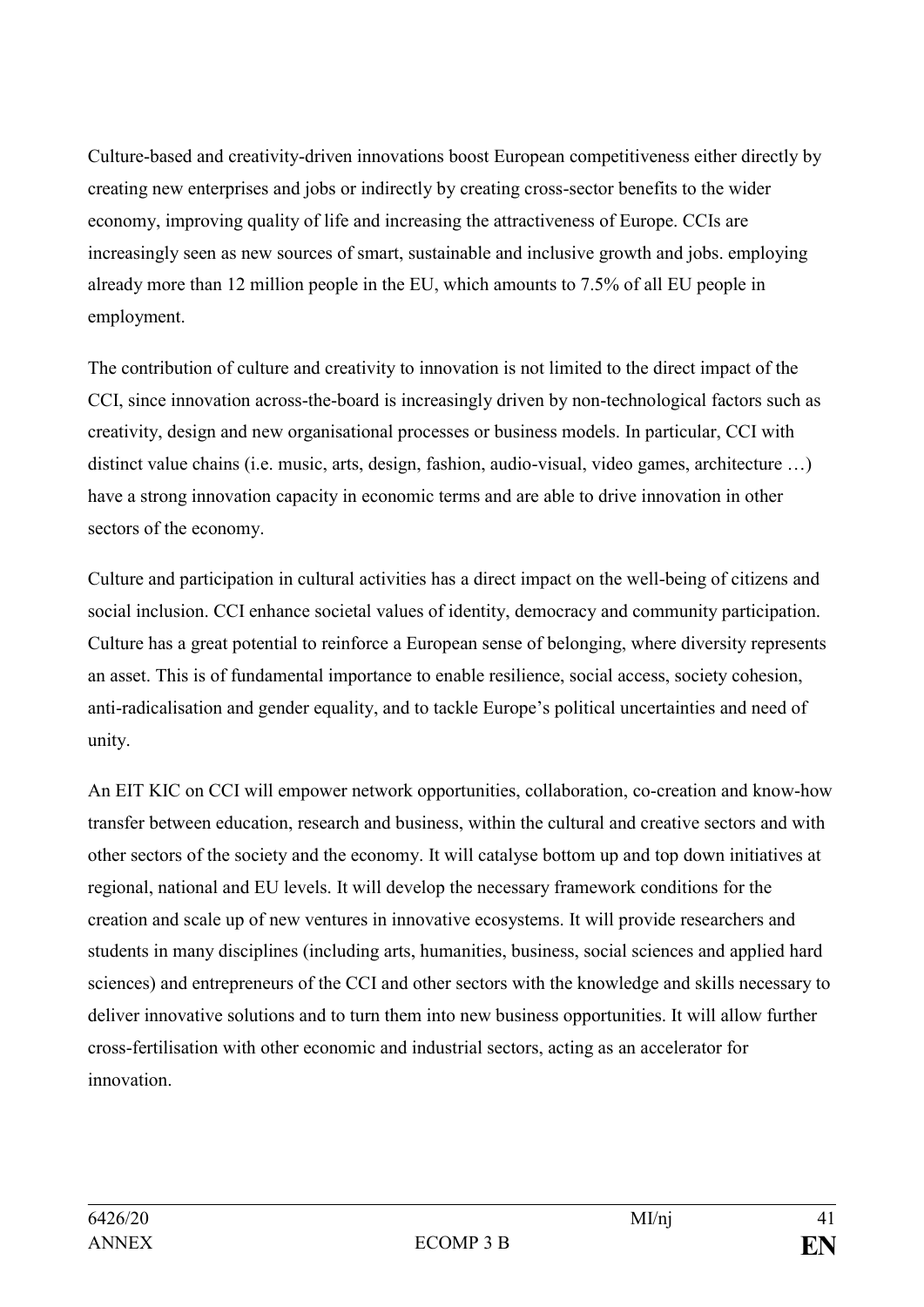## **Synergies and Complementarities with existing initiatives**

A KIC in CCI would be complementary to number of other Union initiatives, as well as such at the level of Member States. The main synergies expected at EU level are presented below.

A KIC on CCI is expected to establish strong synergies with relevant policy initiatives under Horizon Europe Programme, and in particular under Pillar II with the cluster [Inclusive and Secure Society] and its areas of intervention on Cultural Heritage and Democracy. A future KIC could also provide valuable horizontal inputs across various activities to be carried out in the cluster [Digital and Industry], in particular as regards the manufacturing technologies in which the need to develop new products rely heavily on CCI. Furthermore, it could efficiently complement other parts of the Horizon Europe Programme, the intervention of the existing EIT Digital and the actions foreseen under other EU programmes such as InvestEU, Digital Europe or the Cohesion Policy Funds.

The new Creative Europe Programme will be highly relevant for the activities of the KIC on CCI. The Programme elects strands and special calls reflecting some of the already mentioned challenges facing the sector (e.g. creatives' skills and employment, business models, etc.) and strong synergies and complementarities should be developed. Under the InvestEU, and in the context of limited access to finance for the cultural and creative sectors, synergies could be expected with the Cultural and Creative Sector Guarantee Facility, a financial mechanism to help scale up cultural and creative projects by providing insurance to financial intermediaries.

The Smart Specialisation Strategy (S3) platform on Industrial Modernisation has identified a number of R&I strategies that focus on CCI and explore new linkages between local assets, potential markets and societal challenges through the involvement of a large set of entrepreneurial actors. In particular, the promotion of new partnerships between research organisations, enterprises and public authorities is a major concern of S3 strategies, calling for the set-up of new collaborative platforms.